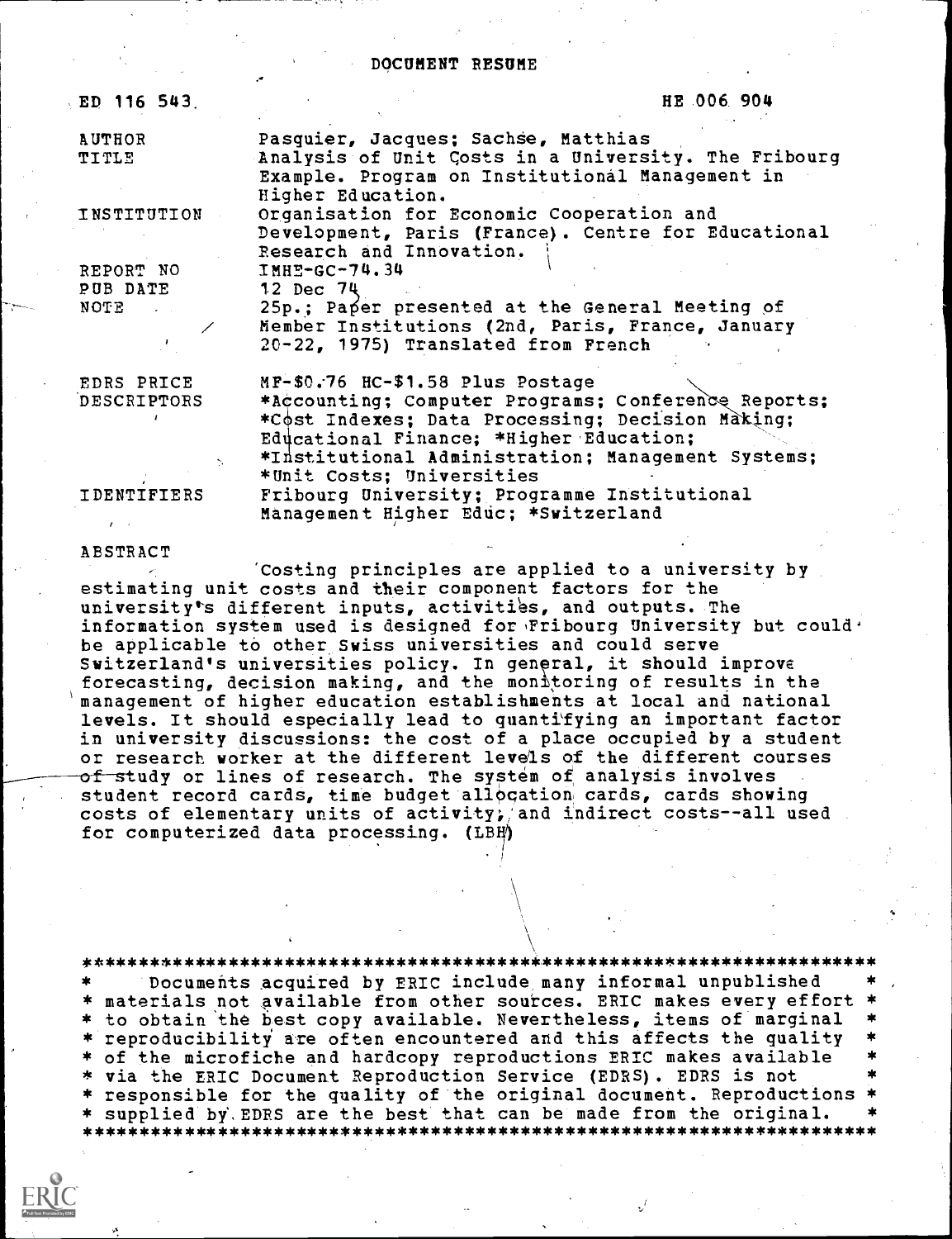'ORGANISATION FOR ECONOMIC CO-OPERATION AND DEVELOPMENT

ta ang

Centre for Educational Research and Innovation

IMHE/GC/74.34

# U.S. DEPARTMENT OF HEALTH,<br>EDUCATION & WELFARE<br>NATIONAL INSTITUTE OF<br>EDUCATION

THIS DOCUMENT HAS BEEN REFORD<br>DUCED EXACTLY AS RECEIVED FROM<br>THE PERSON OR ORGANIZATION ORIGIN-<br>ATING IT POINTS OF VIEW OR OPINIONS<br>STATED DO NOT NECESSARILY REPRE-<br>SENITOFFICIAL NATIONAL INSTITUTE OF<br>EDUCATION POSITION OR

# Programme on Institutional Management

# in Higher Education

# ANALYSIS OF UNIT COSTS IN A UNIVERSITY

The Fribourg Example

## by

Jacques Pasquier and Matthias Sachse

Second General Conference of Member Institutions

(Paris, 20th-22nd January, 1975)

d910 Ta.2407  $\ddot{\mathbf{z}}$ 

š.

Paris, 12th December, 1974 Or Fr.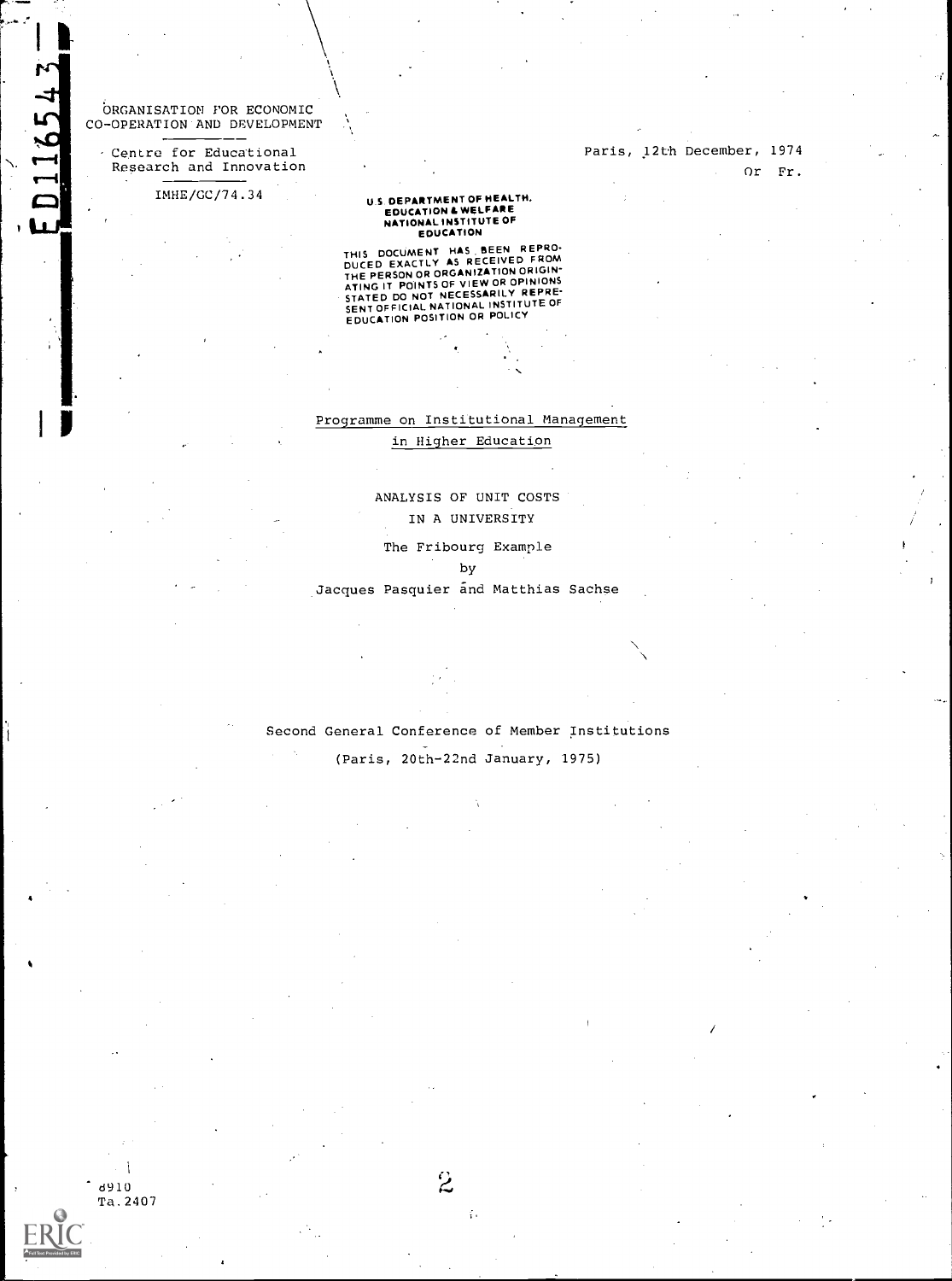# TABLE OF CONTENTS

Page

|    |      |                                                        | 1         |
|----|------|--------------------------------------------------------|-----------|
|    |      |                                                        | - 3       |
|    |      | STRUCTURAL CONTEXT AND METHODOLOGICAL OPTIONS          | 5         |
|    | 1.1. |                                                        | - 5       |
|    | 1.2. | Requirements of university policy in Switzerland       | 6         |
|    |      |                                                        | $6 \cdot$ |
|    |      |                                                        |           |
| 2. |      |                                                        |           |
|    | 2.1. |                                                        |           |
|    | 2.2. |                                                        |           |
|    | 2.3. | Cards showing costs of elementary units of activity 13 |           |
|    |      | 2.3.1.                                                 |           |
|    |      | 2.3.2.                                                 |           |
|    | 2.4. |                                                        |           |
|    |      | 2.4.1.                                                 |           |
|    |      |                                                        |           |
| з. |      |                                                        |           |
|    | 3.1. |                                                        |           |
|    | 3.2. |                                                        |           |
|    | 3.3. |                                                        |           |
|    |      |                                                        | -24       |

 $\ddot{\bm{\delta}}$ 

i

**RIC** 

 $\begin{array}{c} \begin{array}{c} \text{F} \\ \text{Fullaxr} \end{array} \end{array}$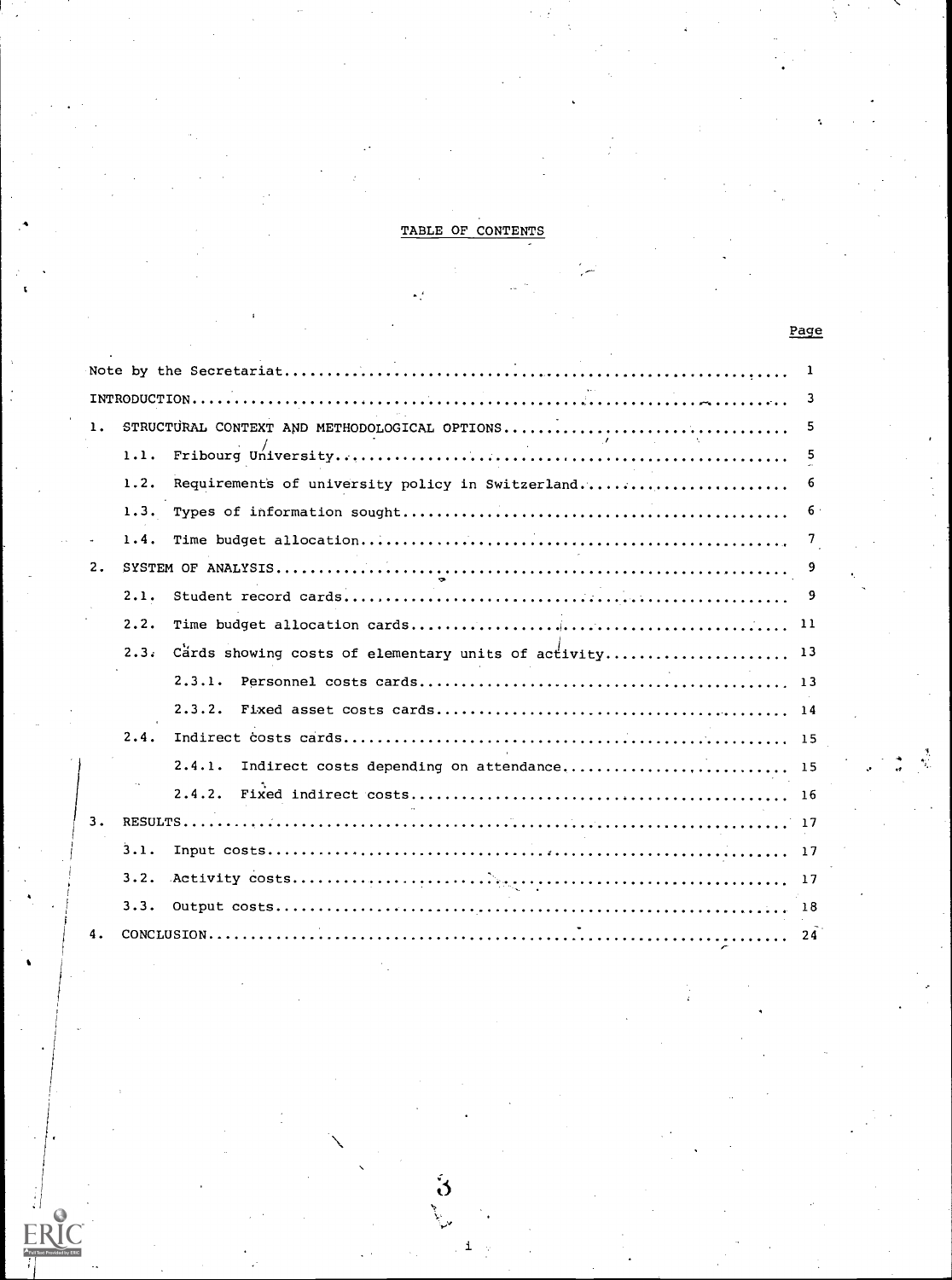# Note by the Secretariat

As part of the co-operative research work under the CERI Programme on Institutional Management in Higher Flucation, a group of seven French universities took on the task, as from the beginning of 1973, of calculating the overall and unit costs to the economy of the teaching, administrative and research work done by universities, and in the same year two Belgian universities (the Université Catholique de Louvain and the Université de Liege) and a Swiss university (Fribourg) decided to take part in the g .p s work. They undertook investigations which, while based on the French universities' methodological proposals, departed from them in some respects, because their theoretical options were different and they had hardly comparable organisational structures and different problems

of immediate concern.<br>This report is an interim account of the methodological and numerical studies carried out by Fribourg University. Although the treatment of information for calculating unit costs has many features in common with the work of the French group, it differs in two important respects, namely the kind of information sought and the treatment of teaching activity. This diversity of methodological options. can only enrich the discussions and help all the universities concerned to solve their own difficulties in this field.

The Centre for Educational Research and Innovation (CERI) wishes to express its sincere gratitude to the authors of this report, Professor J. Pasquier and Mr. M. Sachse, and also to the Fonds National Suisse de la Recherche Scientifique which helped to finance the Work done by the Fribourg University team.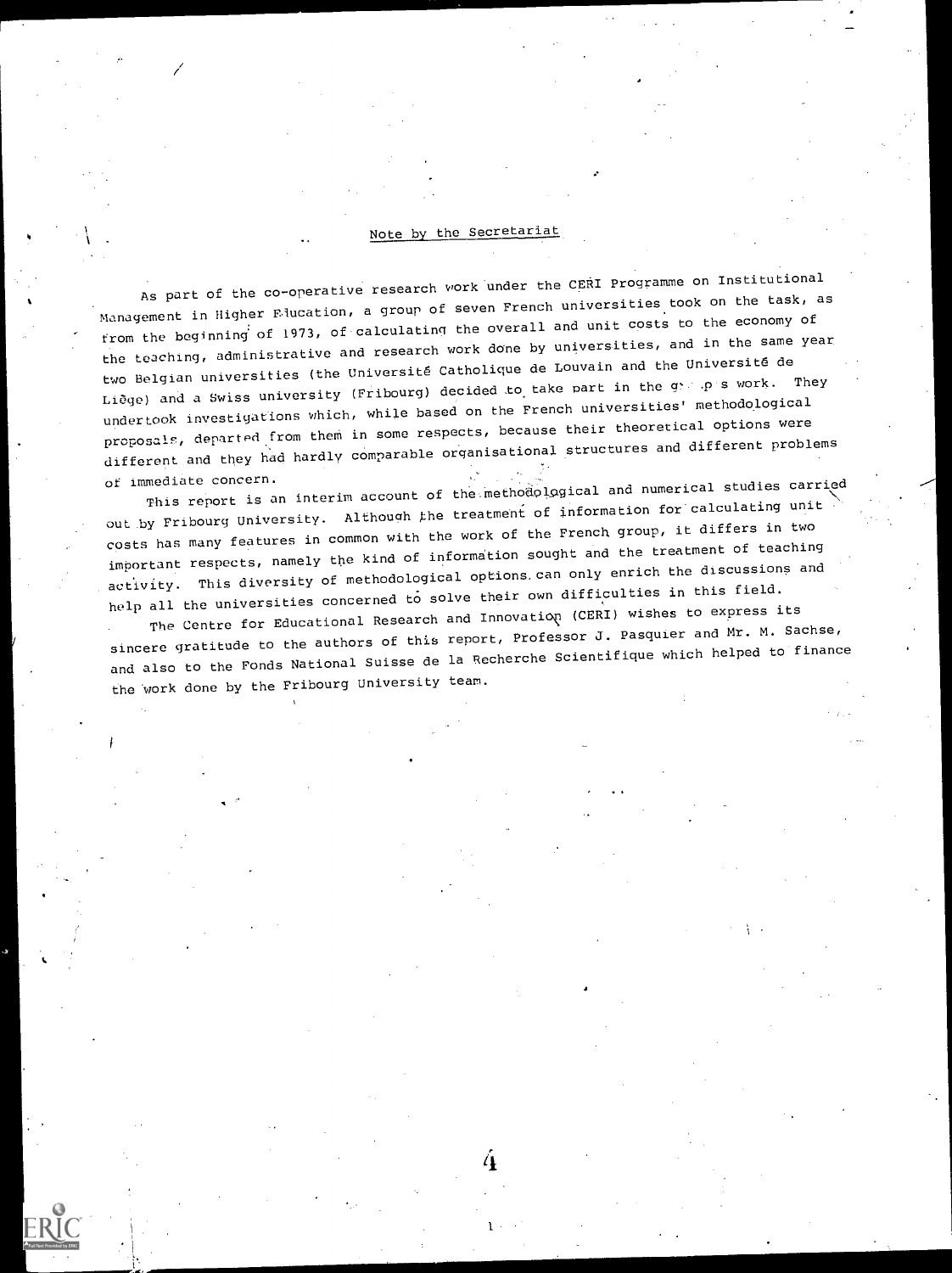#### INTRODUCTION

This report attempts to apply costing principles to a university by estimating unit costs and their component factors for the university's different inputs, activities and outputs. It is part of the "Unit Costs" Project of the French language group.

The information system used is designed for Fribourg University and, if widened and adapted, should be applicable to other Swiss universities also, in which case it could serve Switzerland's universities policy. In general it should improve forecasting, decision-making and the monitoring of results in the management of higher education establishments at local and national level. More particularly it should lead to quantifying a very important factor in university discussions in this country, namely the cost of a place occupied by a student or a research worker at the different levels of the different courses of study or lines of research.

In this exercise the Fribourg team has departed from the other French-speaking universities on important points of methodology. This is due to differences in theoretical options and also to the fact that Swiss university policy operates with special instruments and objectives within structures which are difficult to comphre with those of the other countries in the project, especially France. The following account must therefore include a description of the methodology.

In addition the research work was only started in April, 1973, which was later than in the other universities in the project, and the resources employed are very limited, consisting of one research worker and the project leader, so that the results given below cannot be considered as by any means final. They should be regarded as no more than test results and as illustrating a method. In any case they cover only one university year, the year 1972-73, and a sample representing between one-quarter and one-third of Fribourg/ University. Moreover, the work has not passed the stage of a retrospective enquiry.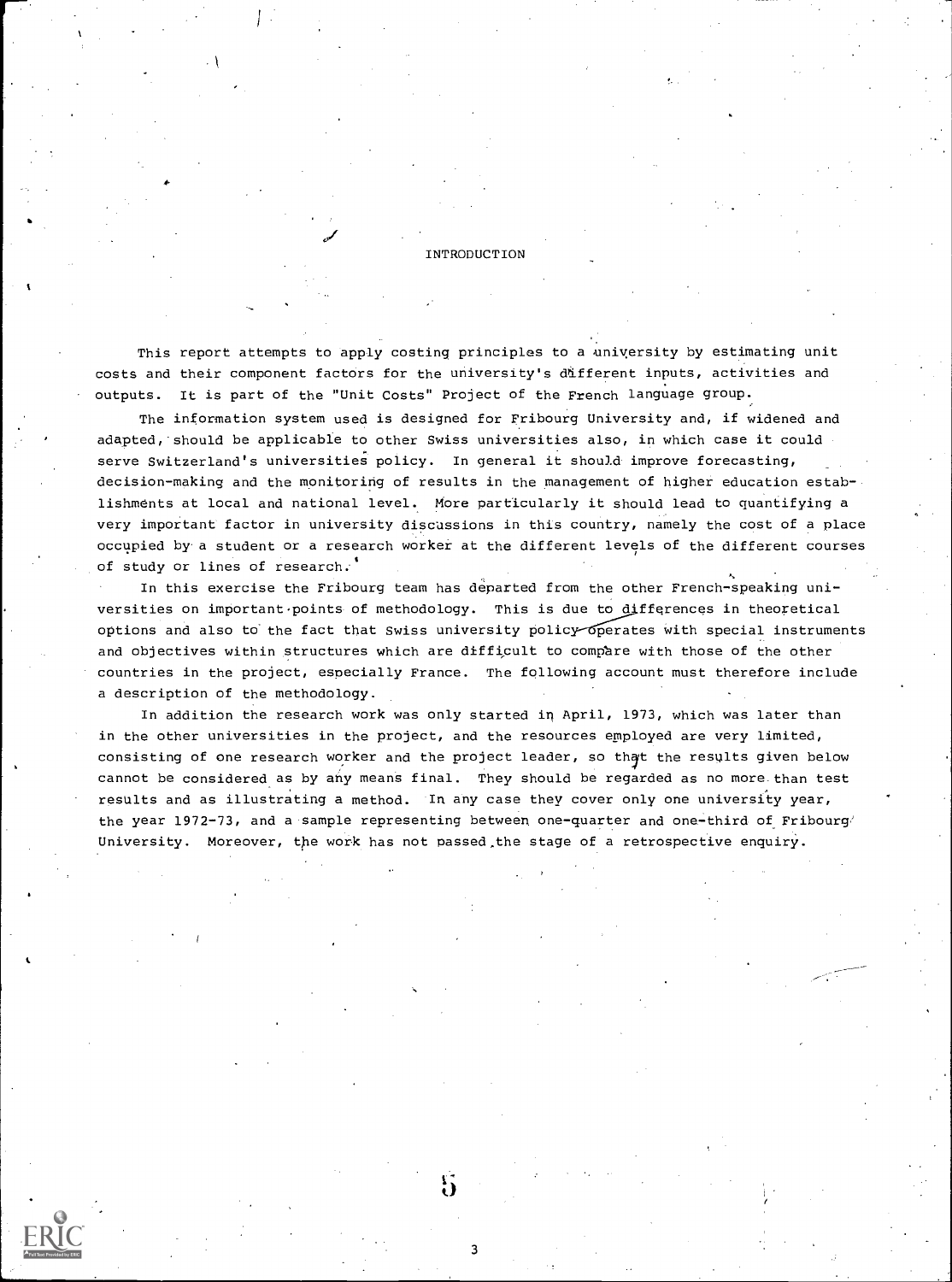STRUCTURAL CONTEXT AND METHODOLOGICAL OPTIONS

## 1.1. The University of Fribourg

The University of Fribourg has a special place in Switzerland because of the bilingual and highly international composition of its students and teachers and it will be useful to describe how it fits into the Swiss university framework.

The latter comprises relatively small, units. Switzerland ha's ten universities and in 1971-1972 the number of students per university ranged from 1,300 to 9,100 with an average of 4,400. In this respect Fribourg comes seventh in size with 3,150 students.

The small size of Swiss universities enables their administration to be very decentralised and much of this work is done by the teachers. Central administration personnel appears to average about 55 persons per establishment and to range-from 12 to 190 persons. Four universities, including Fribourg, are reported to employ less than 20 nersons on their central administration work.

Of Switzerland's ten universities, two come under the Confederation, while the eight others come under the cantonal authorities and are subsidised by the central government. The two Federal universities are technical and concentrate on applied research and the training of engineers, but the cantonal universities cover all the main fields of knowledge, except one which specialises in economics and management.'

Fribourg University is one of the multi-discipline cantonal universities and at present its various disciplines are grouped in four traditional faculties which may be ranked by student numbers as follows:

|                                  |                                  |              | number of students |  |
|----------------------------------|----------------------------------|--------------|--------------------|--|
|                                  |                                  | Winter 71-72 | winter $72-73$     |  |
| arts                             | $\mathbf{c}_k$<br><b>Kingdom</b> | 1,180        | 1,256              |  |
| law and economics                |                                  | 958          | 1,013              |  |
| natural sciences and<br>med.cine |                                  | 722          | 677                |  |
| theology                         |                                  | 281          | 284                |  |
| TOTAL                            |                                  | 3,141<br>ä.  | 3,230              |  |

 $\sim$  In the 1972-1973 winter semester there were the following numbers of teachers; 140 professors of different grades, including assistant professors, and 287 middle-grade teachers, likewise of varying qualification levels, including assistant lecturers.

The university's expenditure for the calender year 1972 was 24,350,000 Swiss francs. Although this university is relatively small, the present report will deal only with one of its departments, namely the Faculty of Law and Economics, which includes slightly over 30 per cent of all the students.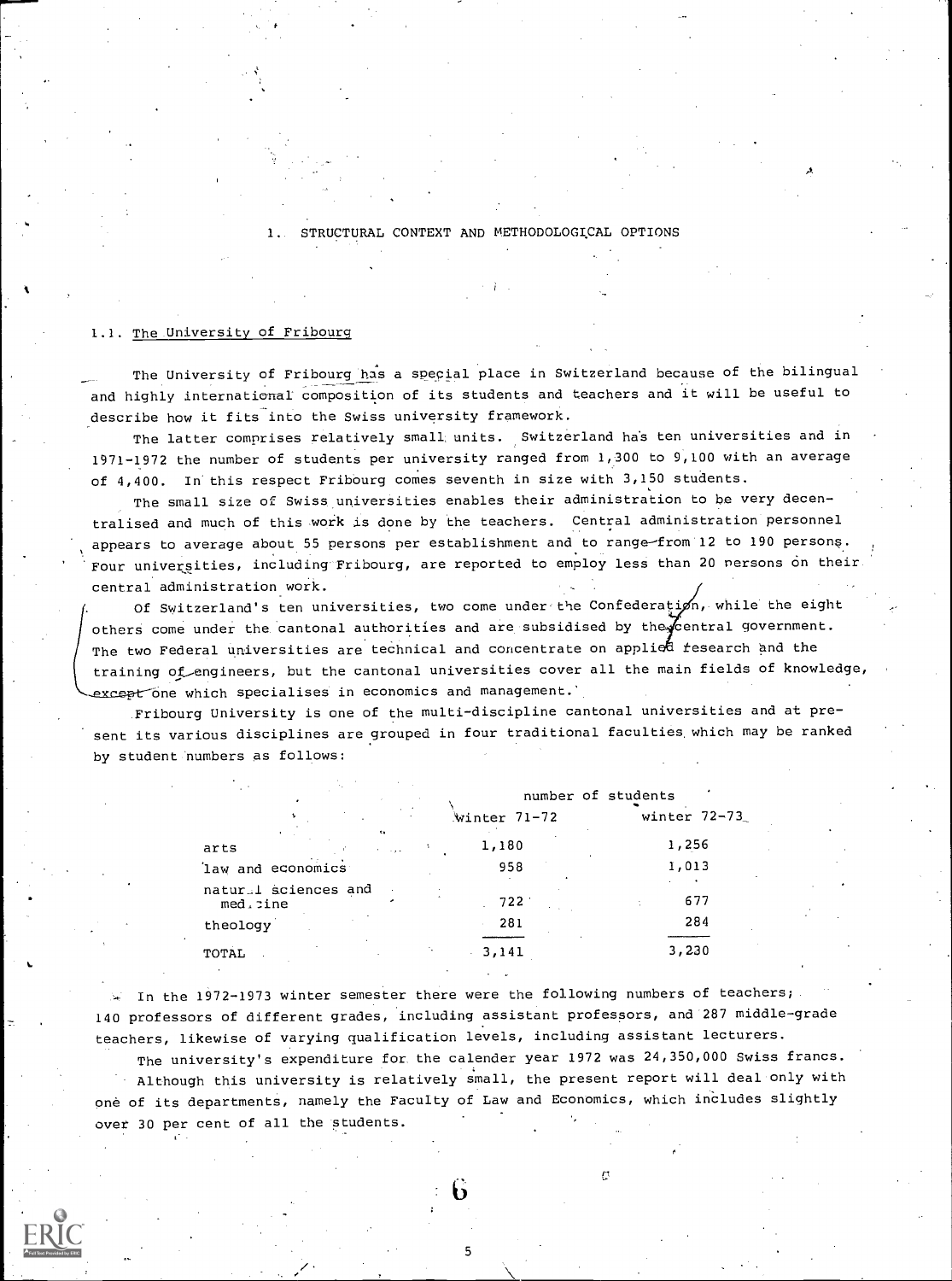#### 1.2. Requirements of university nolicy in Switzerland

The centres of decision-making on university policy in Switzerland say they require to know both normative costs (what the costs "should be") and expected costs (the costs which are more or less "sure" to arise). This report is limited to providing a body of information on actual costs in the recent past and, although they are retrospective costs, they must be known for calculating normative and expected costs.

In calculating normative costs this information will be required in order to evaluate how costs would be affected by the various options proposed in inter-disciplinary discussions and ultimately by the political authorities, while in calculating expected costs it will serve to provide the basic data, since serious forecasting can only be based, at least partially, on a study of the mast, and this applies also to forecasting as a tool for planning.

These objectives also require very detailed information which the system proposed in this report endeavours to provide and its results should also make it easier to comnare actual costs so as to detect former management mistakes and to evaluate the consequences of any decision affecting costs. ,

The requirements are not so different from those which, for example, French universities must satisfy, but there is a difference due to the structural patterns with which this report has to deal. There are wide differences of structure between Swiss universities, more so than, for example, between French universities, so that a costing system had to be,found which could be adapted to the particular structures of the universities concerned and also to their own theoretical options.

The Fribourg team embarked alone on this enquiry, limiting its observations to its  $\epsilon$ own university and not pretending to work out a system valid for the whole country. However, negotiations are afoot for continuing the work in co-operation and on a basis of equality with other interested Swiss universities, so that the system presented here may later be considerably altered.

#### 1.3. Types of information sought

AT 100 AM

There are several methods of obtaining information and several degrees of detail for each method. How should one choose between them? In the interests of economy one should obtain the information whose utilisation ,value compares most favourably with the cost of obtaining it.

How is this optimum to be found? A possible research task would be to draw up a comparative table of all the ways of obtaining information and their respective economic merits, but the problem of unit costs in universities is too recent and too vast and the resources of research teams are too small to allow of this approach, so that one has to make an a priori choice.

In this case it is easy to start by eliminating all the information which is of no direct or indirect use for decision-making, after which one can only hope to find the optimum by intuition, trial and error.' The French universities team seems to have chbsen maximum detail Rs their starting point, whereas the Fribourg team has concentrated on simplicity and low cost.

Each of these approaches starts from one of the two possible extremes and in the absence of a better criterion for choosing a starting point they are both equally justifiable, but the Fribourg approach lends itself better to the situation in Switzerland. By starting with a very simple system which requires to be refined, one facilitates discussion With the other universities and adaptation to their structures and options, although it should not be concluded that the approach followed in this report can be applied only to Switzerland, as its flexibility makes it suitable for general use.

6

 $\mathbf{P}_{\mathbf{z}}^{(i)}$  and  $\mathbf{P}_{\mathbf{z}}^{(i)}$  and  $\mathbf{P}_{\mathbf{z}}^{(i)}$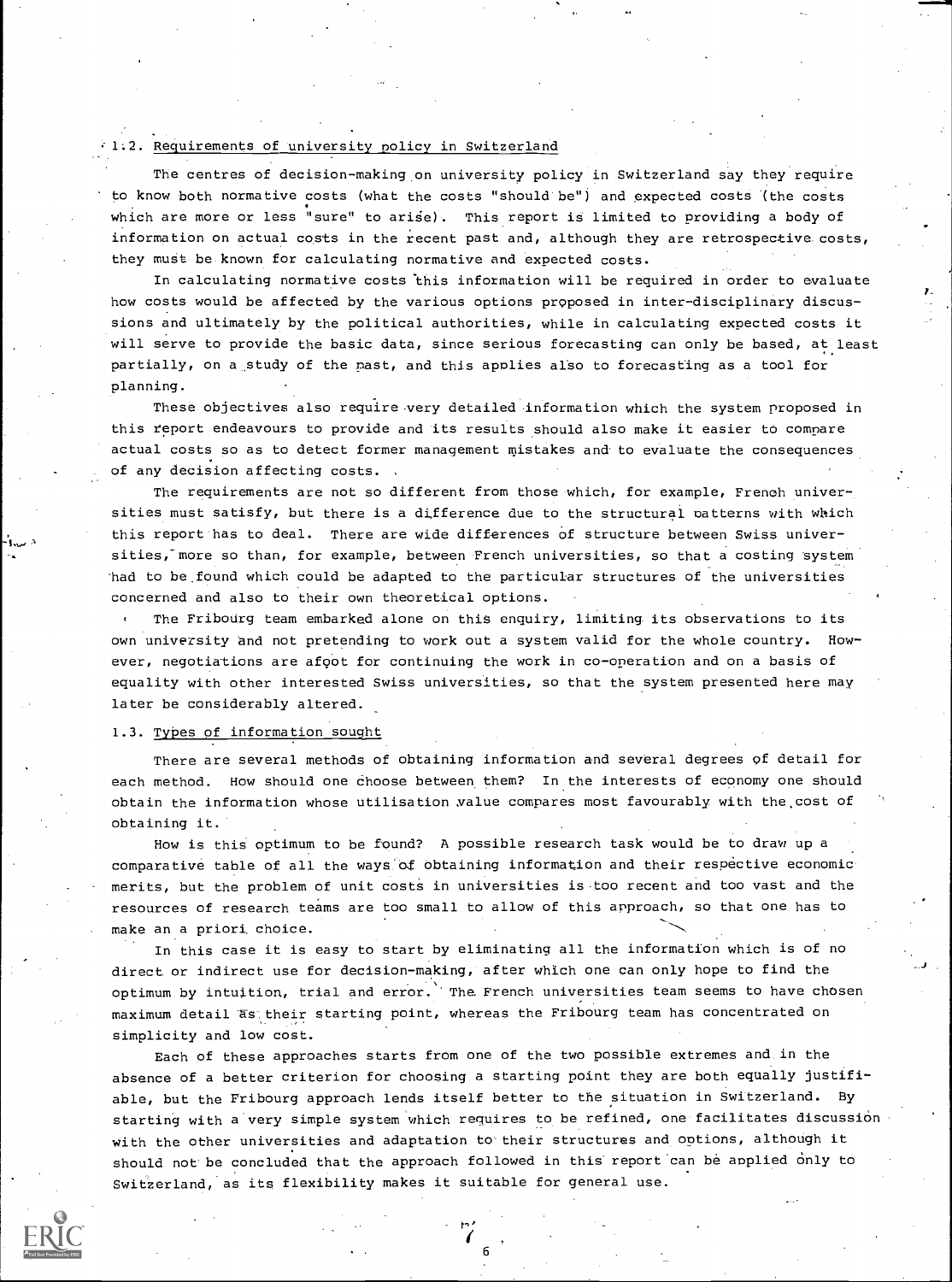# 1.4. Time budget allocation(1)

The need for simplicity is met in allocating the time of academic personnel between their various activities, namely:

- teaching, research ar,d administration;
- courses and holidays;
- first, second and third cycle courses;
- number of hours spent giving courses;
- hours per week in theory and in practice;
- share of each teacher belonging.to a given elementary unit of education and research (see definition under Section 2 below).

This allocation is of course of major importance owing to the share of university expenditure taken by teaching personnel.

All the calculations are governed by a basic assumption, which is that at a given level all the sub-sectors of activity are united or interdependent.

There is primarily a theoretical justification for this assumption, while from a practical point of 'view it appears to be the only realistic one to adont for information purposes and decision-making.

# Theoretical justification

For a given time budget allocation, the sub-sectors are for the most part either inseparable from one another or else they complete each other or are in opposition to each other, so that in allocating a time budget between teaching and research one cannot separate activities such as required reading, congresses and contacts, and directing advanced students' research work. Otherwise teaching and research work are usually complementary, as the professor makes use of his research findings in preparing his courses, while the continual synthesising and memorising involved in giving them helps him in his research work. Most activity combining teaching and research shows these features, so that it is difficult to agree that the two functions are separated and independent, as is assumed by most of the earlier studies on the subject.

## Practical justification

Even if the above theoretical justification were not adcentable, it would hardly be realistic to try to estimate the time budget allocation empirically, even by using a probability distribution. The studies by Sachse on this question have given quite clear results (they are to be published) and the problem is more how to deal with high degrees of uncertainty. Apart from the difficulty of obtaining the information, there is its uselessness for decision-making. It is generally agreed that one should only seek information which is useful for decision-making, but it is not clear what kind of decision-making on university policy could be assisted by information on the allocation of the time budget for academic personnel between the sub-sectors mentioned above.

As in physics, so in economics, one has to agree that there are unmeasurable phenomena and to accept the consequences. The Fribourg team therefore proposes a series of anproaches corresponding to the sub-sectors mentioned above. All of them involve a pattern of information of extreme simplicity, for example, research and administration are counted as teaching

1) A naper giving more details may be consulted by nersons interested in this subject (apply to the project leader, Jacques Pasquier, professeur A l'Universite de Fribourg, Seminaire d'economie d'entreprise, rue de Lausanne 55, 1700 Fribourg).

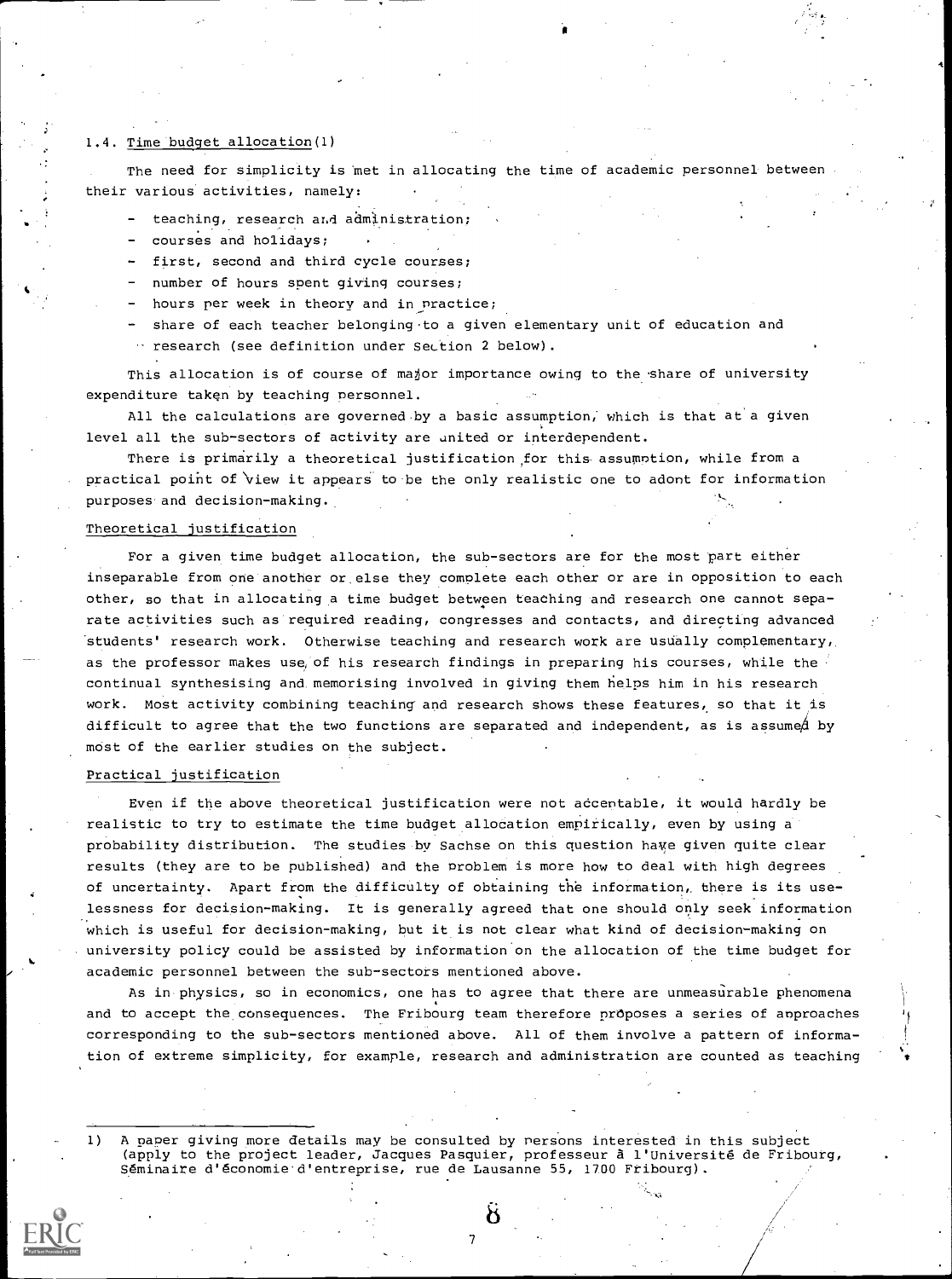unless these two items are programmed and financed separately(1). In the same way only the overall activity of an elementary teaching and research unit has been considered and no attempt has been made to distinguish the activities of its different components (save in exceptional circumstances, see 2.3.1 below).

That both these approaches are sound is shown by the fact that, except for separately programmed and financed research.or administrative tasks, all university policy decisions affecting costs are classified under teaching, as is done in almost all other universities on the Continent.

A decision which affects costs is a decision to create, maintain or abolish a teaching post, because for a long time such a decision will involve the salaries of the professor, his assistants and secretaries, as well as the cost of premises, teaching materials, books, etc. This set of costs corresponds to what will be defined later as an elementary unit of activity (see introduction to Section 2 below).

Apart from those cases in which research and administration are programmed and financed separately, it is clear that professors are engaged mainly to fill teaching posts. It is true that research is the main criterion of the quality of their teaching and the one which will certainly be most important in choosing between several candidates, but a professor justifies his existence by his teaching and not by his research work. Why? No matter how research is defined, no reliable forecast can be made of its output, nor can definite a posteriori, information be obtained on the output or work done (except in'rare cases and after a long time lag), but this is much less so in the case of teaching. In view of the joint nature of teaching and research, the decision to appoint a professor at most European universities is taken by the political authorities mainly because of the teaching to be done.

If, however, decision-making depends on the teaching to be done, how is its output to be measured? It would again be vain to try to obtain details of each type of instruction given, including the time spent on advising advanced students on the preparation of their theses. As regards decisions affecting, costs, what matters is whether a professor has a full-time, half-time or quarter-time programme, in what salary bracket he falls, and so on. To be sure, a professor may not provide all the teaching shown in his programme, but in other sectors of the economy labour costs are calculated in the same way, whether a workman is lazy or diligent. If he is diligent, he will produce more and the unit cost will go down. As teaching output manifests itself in the form of graduates or drop-outs and the work which produces it is measured by a programme of lectures, exercises, laboratory courses, etc., the units making up the programme could be taken as a measure of teaching. output, but no means are seen of breaking down this output into the work done by a professor and that done by his assistant or his secretary.

1) This does not mean that no attempt will be made to calculate the cost of research. Although it has not yet been calculated at this stage of the investigation, the intention is to calculate it later, but only for research which is financed and programmed separately, and by using an approach based on marginal costs. 1

8

G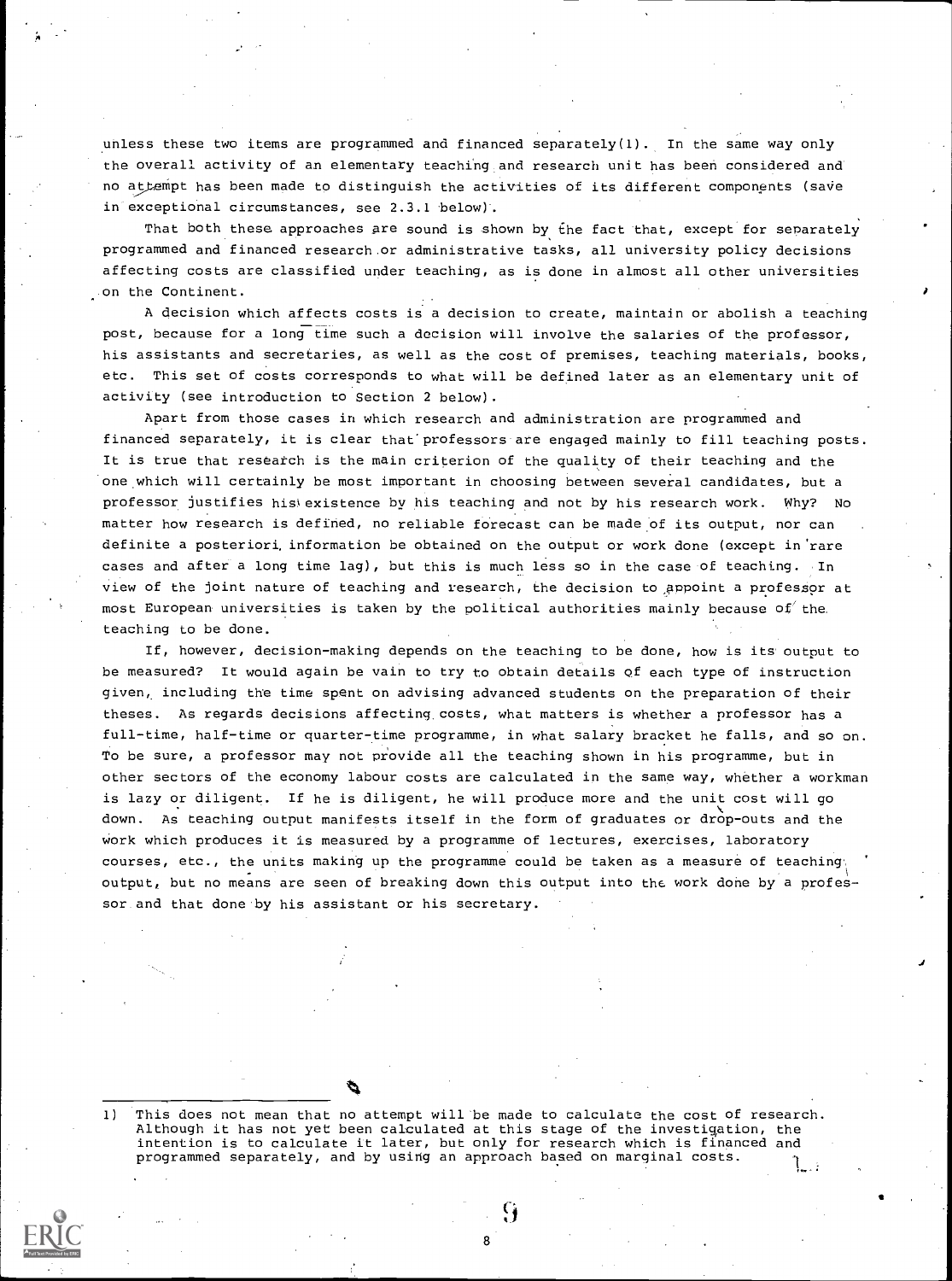2. SYSTEM OF ANALYSIS

The<sup>1</sup>nformation system hinges on the elementary unit of activity (U.E.A.)(1) which, for the purposes of this report, is defined as the set of activities (teaching, research and administration) connected causally with a teacher-researcher who makes independent decisions. It should be noted that this definition does not cover the same set of activities as the U.E.A. adopted by the French universities in their enquiries, nor does it fit the basic units in traditional universities, such as the professorial chair, or agree with the administrative definitions used at Fribourg or elsewhere in Switzerland. According to the traditional administrative concepts held today, a work supervisor, lecturer or assistant professor are not independent units. However, they can be so regarded for decisionmaking purposes, in which case their work should be treated in this report as being done within an independent U.E.A. The first step is to try to assign all costs to this elementary unit of activity, after which one can dalculate factor costs and the costs of activities and output.

In order to make the system still more adaptable, the information is computerised, which makes it possible whenever necessary  $t$  test how sensitive the results are to variations in the uncertain items of information. This type of data processing should also facilitate comparison between universities  $\frac{1}{4}$ nd satisfy more fully the wide range of users' requirements.

For the sake of-olarity, however, the following analysis is based on manual data processing with the use of card indexes. There are four main categories of cards; "student" record cards, "time budget allocation" cards, "U.E.A. costs" cards, and indirect costs cards. Moreover, in order not to burden the description, the methodological developments are confined to those aspects of the enquiry system which correspond to results given in this report (see Section 3 below).

## 2.1. "Student" record cards (see Table 1)

For each student there is a card on which are first entered the details of the courses taken by the student during the semester in question. Later, a figure will be entered for the cost of each of these courses. It will then be possible to calculate from the card what it costs to provide the student with the whole (or any sub-division) of his syllabus for the semester or  $\overline{y}$ ear, or for the duration of his studies.

The problem here is the quality of the basic information, in other words, how to answer the question "what student is taking what course?", and in this connection the situation varies widely between universities, depending mainly on'how much compulsion there is on the student to enrol and attend courses, and also on the information systems used. For the purposes of this report, there are two extreme systems between which lies a whole range of variants.

At one extreme is an absolute obligation for a student to enrol. for each course of study and attend it, with arrangements for reporting full details of what he does to the

1) Unité Elémentaire d'activité.



9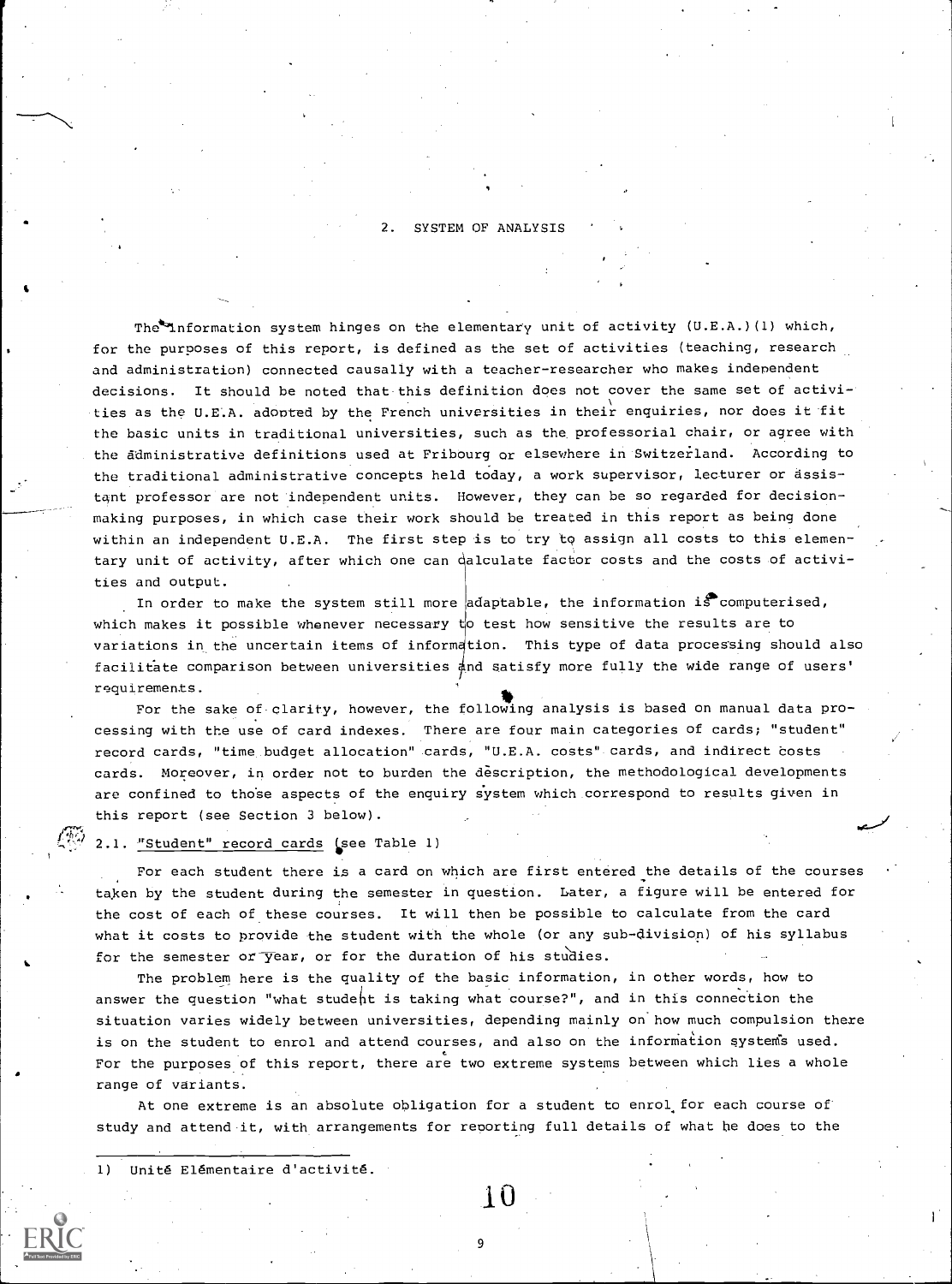central administration. This is the position, for example, at United States universities. Some time before the beginning of a semester, the student enrols for the various courses he chooses, but is allowed a certain time to alter the details. This information is continuously computerised and passed on to the professor and he checks attendance at his course, which is compulsory for the student, up to the end of the semester. Such a system provides almost complete information on "what student is taking what course".

The same cannot be said of the European-type systems of academic freedom to which Fribourg University belongs. Students at this university have so far been enrolling for courses directly with the professor and giving him course enrolment forms with various statistical information for his own use. The difficulty in using these forms is that some students do not, or not regularly, attend all the courses for which they have enrolled. As a result, and this is a further difficulty in making use of the forms, the professors pay little attention to them and one cannot be sure that they have all been handed in.

In view of these difficulties, course enrolment forms were not used for this report, but were replaced by an information survey carried out by the central administration during general enrolment at the university at the beginning of a semester. The survey operates via what is called the enrolment card, Which may be regarded as an abstract of a student record card.

An enrolment card is shown in Table 1. The last piece of information requested by this card concerns the courses which the student intends to follow during the coming semester. These courses are indicated by code numbers given in the programme of courses, in which they serve to identify a unit of contact (U.C.). A unit of contact is defined as the equivalent of a sub-division of the teaching given by a professor within the programme of courses. The first three figures of the code identify the professor and the fourth figure identifies the sub-division of the instruction he gives.

| Table 1 - Enrolment Card |  |  |  |  |  |
|--------------------------|--|--|--|--|--|
|--------------------------|--|--|--|--|--|

# $7 \mid 3 \mid -1 \mid 2 \mid 0 \mid 5 \mid -1 \mid 3 \mid 6 \mid 1 \mid$ Swiss registration. number

| B U R N           |  |  |  |
|-------------------|--|--|--|
| Family name<br>J. |  |  |  |
| T E <br>RI        |  |  |  |

Christian name

State here how many semesters you have spent in your branch of study (including the present semester)

# $\vert 2 \rceil$

In what language will most of your courses be given?

- <sup>0</sup> German
- x French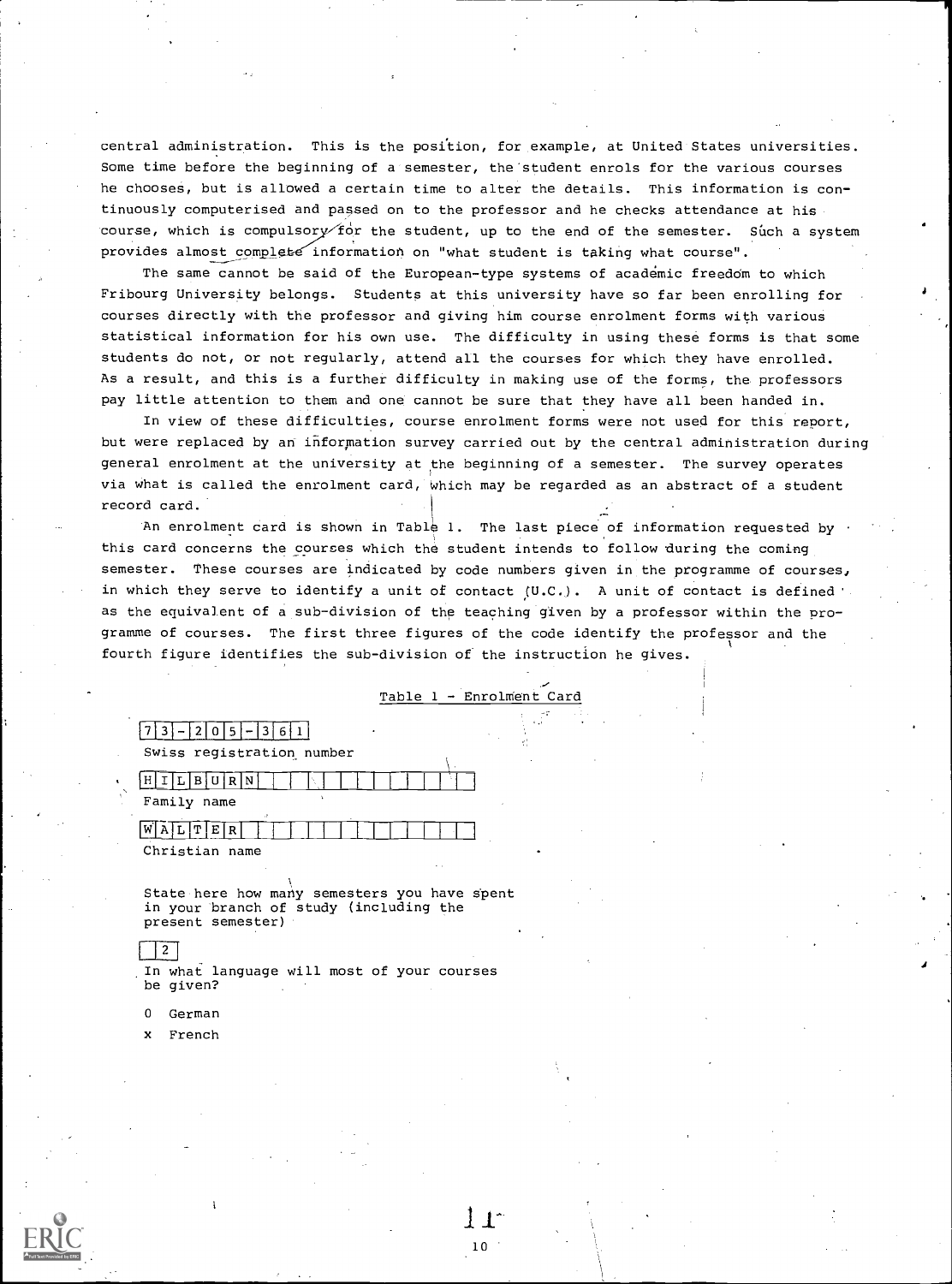State here all the courses you will take this semester. You will find the four-figure code<br>in the programme before each course. (These in the programme before each course. particulars are requested solely for statistical purposes).

| Example:         |          |                |                                     |          |  |
|------------------|----------|----------------|-------------------------------------|----------|--|
| 310              |          |                |                                     |          |  |
|                  | 202.67   | 2.             | Law studies administration expenses |          |  |
| -21<br>13101     | 182.06   | 2              | $19 \times 3 =$                     | $57 -$   |  |
| 3                | 134.65   |                | Central administration expenses     |          |  |
| $ 3 5 2 - 1 $    | 41.95    | $\overline{2}$ |                                     | $294 -$  |  |
| $-12$<br>1315121 | ,38 46   |                | Cost of use of common facilities    |          |  |
|                  | 111.81   | $\overline{2}$ | $19 \times 1.50 =$                  | 28.50    |  |
| $-12$            | 248.78   |                |                                     |          |  |
| 13 I O I         | 401.07   |                | Direct costs                        |          |  |
| -11              | 139.27   |                |                                     | 1,500.72 |  |
|                  | 1,500.72 | 19             | Unit costs                          | 1,880.22 |  |
|                  |          |                |                                     |          |  |

The survey was made on this basis, for the 1974 summer semester after making a trial survey in the summer of 1973 covering only the Faculty of Law and Economics. It covered the whole of the university except candidates for a doctorate and "auditeurs"(1); these categories of student are therefore not included in the groups covered by the results which are discussed below.

The figures are probably too high for two reasons. First, a student's ideas may change between the time when he fills in the card and the beginning of the courses. Secondly, in European-type universities it is well known that courses are not attended by anywhere near all the students who have enrolled for them. To'deal with this difficulty it is intended, by way of a check, to complete the information by making a survey at the time of enrolment for the following semester, using the courses book which each student has to have signed by the professor once or twice a semester. At the present stage of the enquiry this survey could not yet be made. The information it provides will be added to the enrolment cards and it will not be decided how to interpret the differences between the two sets of information and what basis to use for subsequent research until the actual figures are seen.

As students choose most of their courses to suit the examinations for which they are working, it is almost always possible to tell from an enrolment card for what degree a student is studying and what stage he has reached.

## 2.2. "Time budget allocation" cards (see Table 2)

One of these cards is made out for each U.E.A. To understand it one should look at each of the columns in Table 2 in turn. As already explained (see Section 1.4 above), the activity in a U.E.A. is seen as a whole and calculated from the units of contact (U.C.'s).

**A** *A A* 

Students who are entitled to attend lectures, but not to sit for the corresponding  $\mathbf{1}$ examinations.

11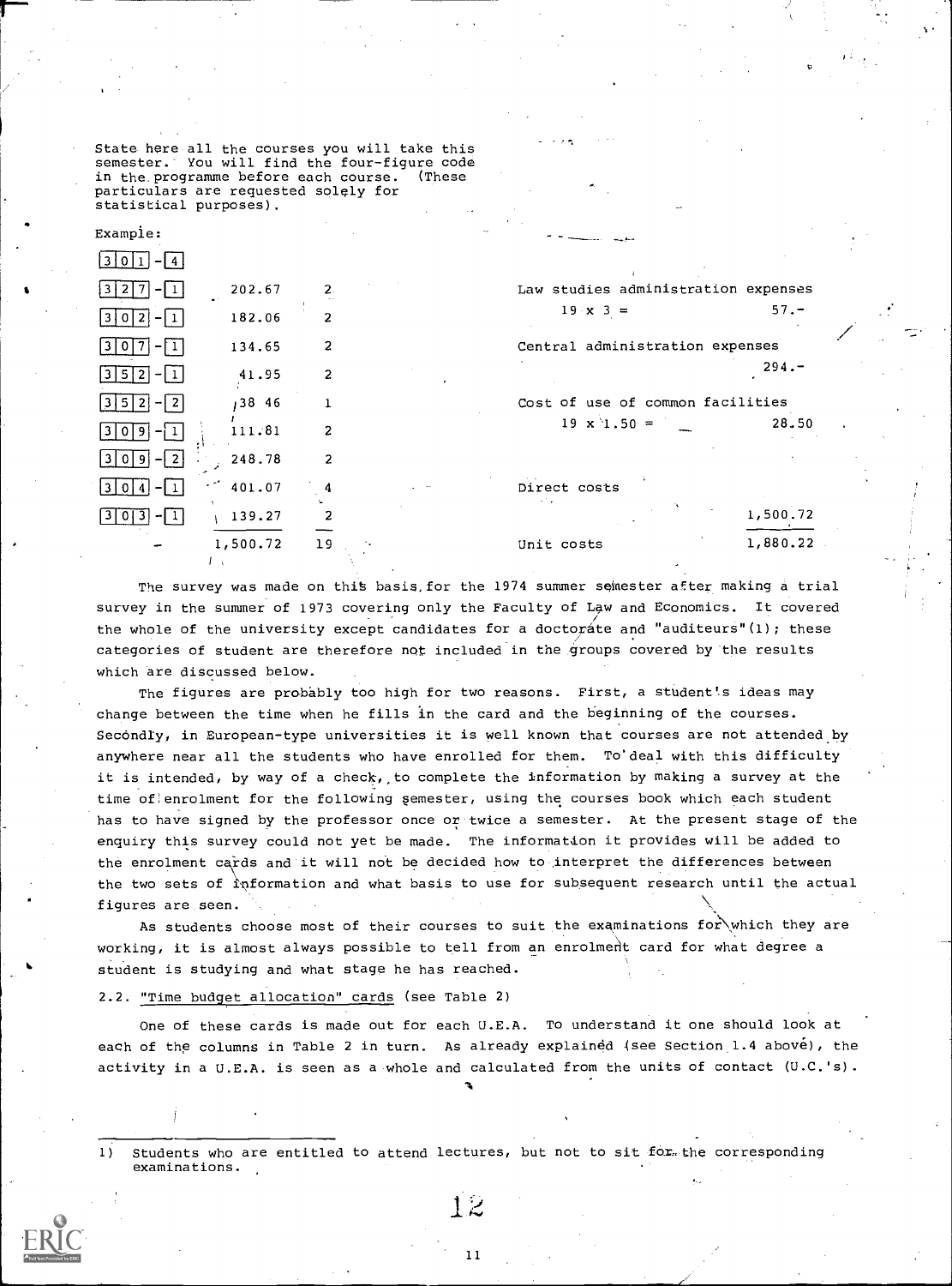| Table |  |  |
|-------|--|--|
|       |  |  |

| Code<br>number         | Position in the<br>syllabus<br>(in semesters) |                                           | Hours per week           |                      | Amount<br>assigned<br>to the<br>semester | Distri-<br>bution<br>$CO -$<br>efficient |
|------------------------|-----------------------------------------------|-------------------------------------------|--------------------------|----------------------|------------------------------------------|------------------------------------------|
|                        | German(1)                                     | French(1)<br> 1.啓 4 ら 6 .7 .8  1234567 .8 | in the<br>pro-<br>qramme | pro-<br>por-<br>tion | $\sigma$ , and                           | $2.96 - 6.02$                            |
| $371 - 1$              | lx x<br>$\mathbf{r} = \mathbf{r}$ .           |                                           |                          | 0.33                 | 0.5                                      | 0.166                                    |
| $371 - 2$              | $X - X$                                       |                                           | ົ                        | 0.33                 | 0.5                                      | 0.166                                    |
| $371 - 3$              | $X = X = X = X$                               |                                           | 2                        | 0.33                 | 0.5                                      | 0.166                                    |
| $\mathcal{D}_{\infty}$ |                                               |                                           | 6                        | 1.0                  |                                          |                                          |

# "Time budget allocation" card (a hypothetical example)

(1) Langyage of instruction.

Code number

See 2.1 above.

# Position in the syllabus

This heading covers a complex pattern because of  $\chi$ he different languages of instruction, whence the two sub-headings "German" and "French". Owing to the almost completely bilingual character of the university, a breakdown must be made by language of instruction, eftecially between French and German, and it is of special interest in this report to  $\phi$ mpare the costs of the different discinlipes in the French and German streams. From the columns may be seen, for each language, at what stage in the syllabus the

teaching in question is being given, in  $\sigma$ ther words, to what students of what semester. For example, course 371-1 is being given to students of the first and second semesters studying in German, and so on. As may be seen, the syllabi for the faculty concerned last a maximum of eight semesters.  $\overline{A}$ s already stated in Section 2.1, they include only studies below doctorate level.

#### Hours per week

(a) in the programme

This column shows in absolute figures the theoretical number (given in the programme of courses) of hours of instruction per week corresponding to each code number, i.e. to each unit of teaching contact. For example, unit l is given two hours per week. The total hours per week given in the' last line of the column shows the total teaching load on the professor.

(b) as a proportion

This column shows the amount of each distinct piece of instruction given as a proportion of the total-hour's per week of all teaching done by the professor. In practice this figure is obtained by dividing the number of hours of instruction in question per week by the total number of hours' instruction given by the professor.

It seems preferable to proceed in this way rather than to add up all the hours of instruction actually given by a professor during a semester.  $\psi$ his is because one would have then to allow for the fact that professors do not all begin or finish a semester at the same time and that some courses may be interrunted by holl days, sickness, attendance at congresses, etc., so that the cost of obtaining all these details would not seem to be worth the results they would yield. /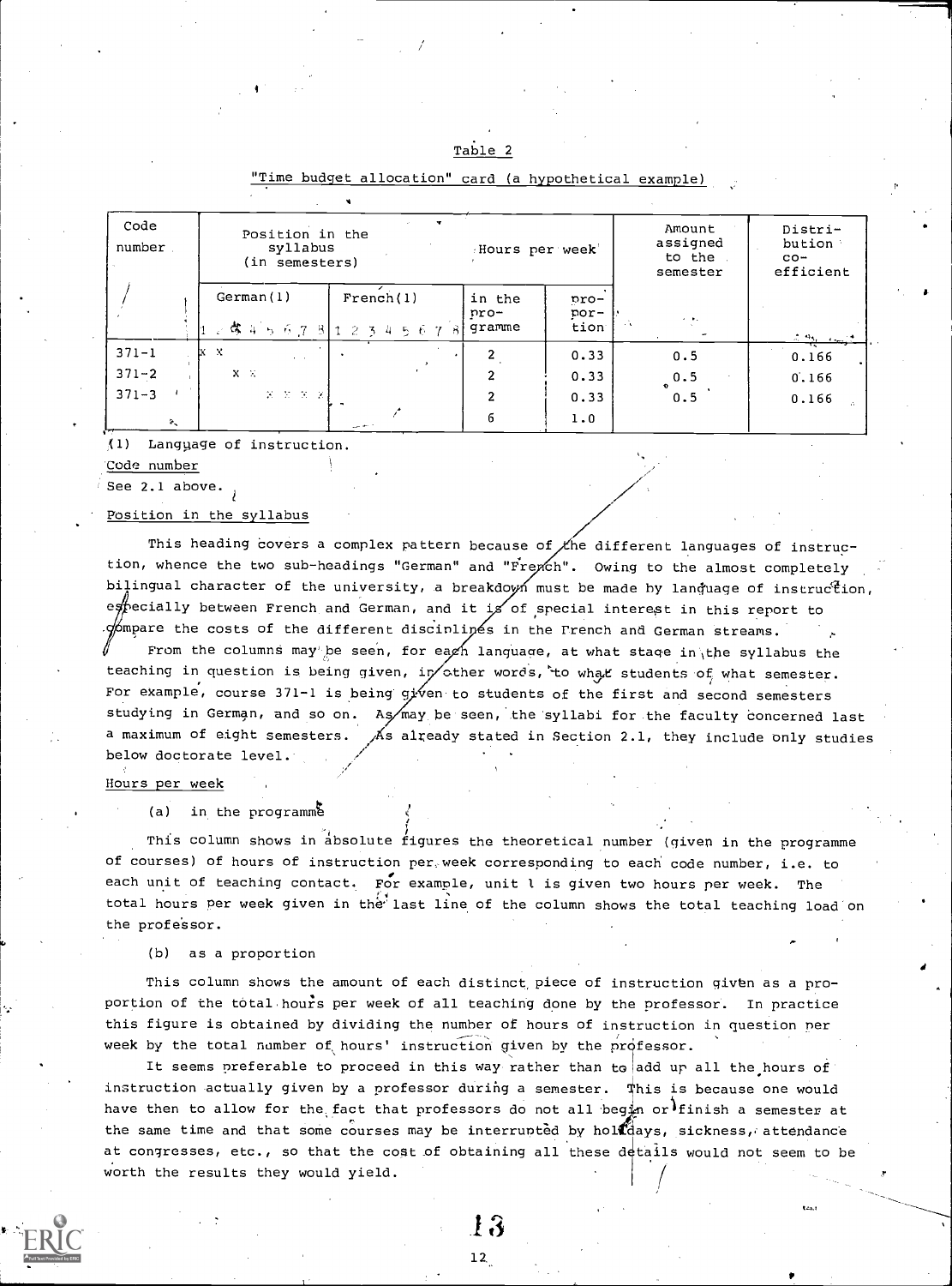# Amount assigned to the semester

The number and nature of a professor's courses may vary from one semester to another and so may students' attendance at them, sd that it is worth while to calculate costs per semester rather than hosts per year, and in any case this does not prevent one from calculating the costs ner year afterwards.

The problem is that at Fribourg; like other Swiss universities, the winter semester is much longer than the summer-semester, but it was nevertheless decided to split the costs 50-50 between the winter and summer semesters, because one may assume a certain unity over time in a Professor's work and' indeed it would 11.1p.: illogical not to do so Whilst assuming other things such as that teaching and research are unite<sup>1</sup> activities. Thus the work which a professor does in the winter semester benefits the courses he gives in the summer semester, while the work he does in his four holiday months benefits both his summer semester and hip winter semester courses. Meanwhile, if a sensitivity analysis is required or this assumption is altered, there is ro reason why one should not choose different coefficients, such as 0.65 for the winter semester and 0.35 for the summer semester.

#### Distribution coefficient

This is given by multiplying the two preceding golumns, e.g. 0.33 x 0.5 = 0.166. The coefficient is the conclusion reached by the Table and will be used for most of the subsequent calculations.

# 2.3. Cards showing costs of elementary units of activity

These cards show all the costs connected with an elementary unit of activity and are supported by a number of sub-cards, for personnel costs and fixed asset costs.

2.3.1. Personnel cost cards (see Table 3)

Here again the contents of Table 3 have to be explained cdIumn by column.

#### Table 3

| Code number | Salaries and wages |                 |                  |        | Students | Cost of unit         | Cost per              |
|-------------|--------------------|-----------------|------------------|--------|----------|----------------------|-----------------------|
| $\sim$      | Profes-<br>sors    | Assis-<br>tants | Secre-<br>taries | Others |          | òf contact<br>$Fr$ . | student<br>Fr<br>2,5% |
|             | 40,000             | 20,000          | 1,000            |        |          |                      |                       |
| $371 - 1$   | 6,640              | 3,320           |                  |        | 5.       | 9,960                | 1,982                 |
| $371 - 2$   | 6,640              | 3,320           |                  |        |          | 9,960                | 1,982                 |
| $371 - 3$   | 6,640'             | 3,320           | 500              |        |          | 10,460               | 3,688                 |

Personnel cost cards (a hypothetical example)

Code number

See 2.2 above.

#### Wages and salaries

The top line-shows the total annual wages and salaries of all staff who are directly connected with an elementary unit of activity. The figures come from the Directorate of Education in the Canton of Fribourg and show the amounts before deduction of taxes and contributions to the AVS (compulsory insurance for old age and Surviving snouse), but they include all social insurance contributions payable by the employer (to the Pension Fund or AVS). All figures on this card are for the calendar year, as is the university budget. The present report takes the figures for 1972.. Each column may give the total of the salaries of several persons.

14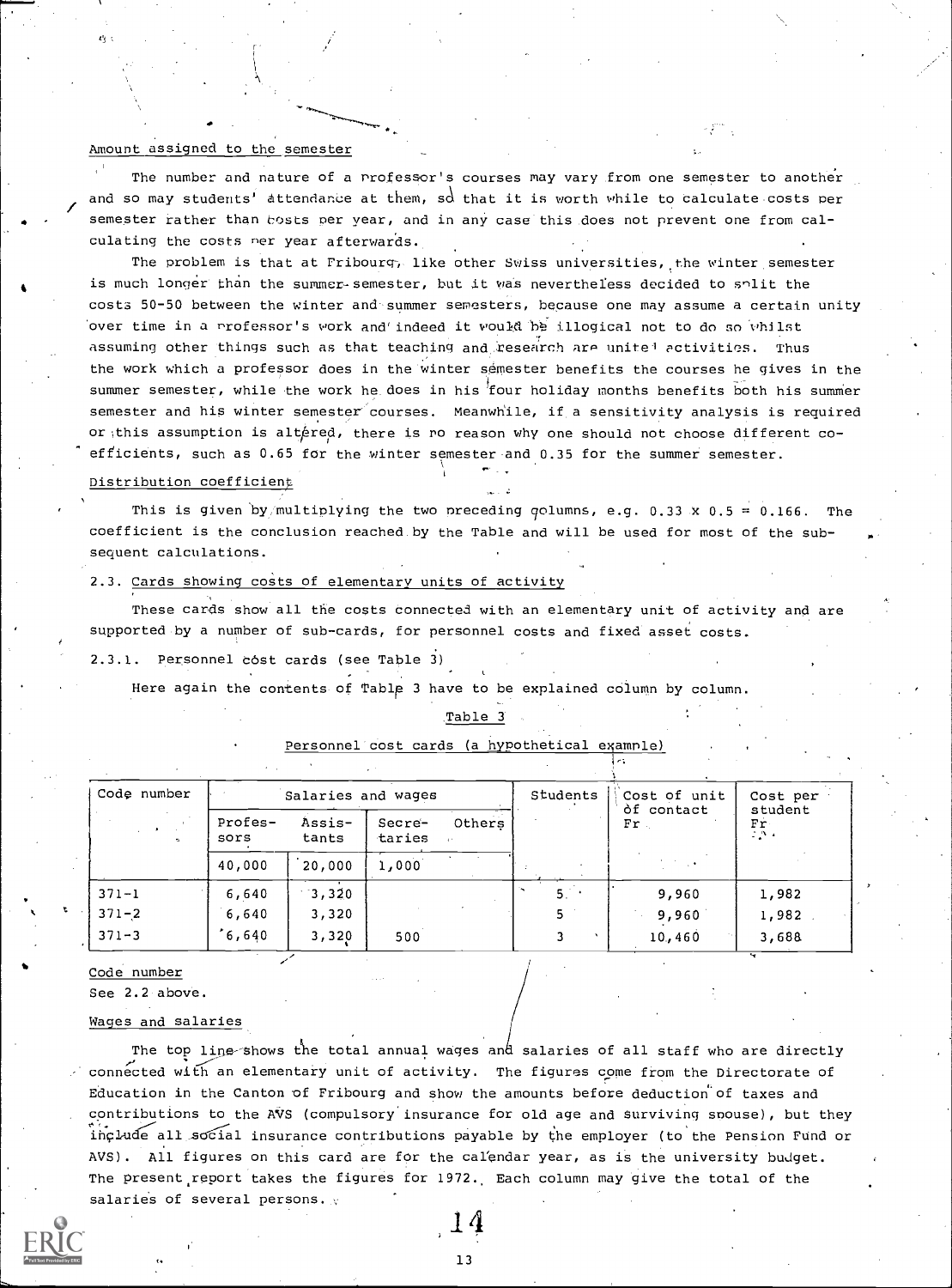The lines opposite the different code numbers show in each column the result of multiplying the figure in the top line by the distribution coefficients in Table 2. For example,  $40,000 \times 0.166 = 6,640$  francs, which means that for giving course  $371-1$  in the summer semester, Professor 371 cost 6,640 francs.

Exceptions may be made to this allocation rule whenever a person is completely attached to a unit of contact, as sometimes happens in the case of assistants, in which case the salary is entered in full on the appropriate line without using the "proportion" coefficient. Thus supposing that the 20,000 on the top line of the "assistants" column in Table 3 was for only one person employed entirely on course 371-1, the 20,000 would not be multiplied by the distribution coefficient 0.166. Only the column 'amount assigned to the semester" in Table 2 would be counted and in line 301-1 of the "assistants" column there would be only 20,000 x  $0.5 = 10,000$ .

#### Students

This means the number of students enrolled for a course or attending it and is given by the enrolment card (see Table 1). There are, for example, 5 students in course 371-1.

# Cost of a unit of contact

This means the cost in personnel of each unit of teaching contact per semester and is' arrived at by adding up each line, e.g. line  $371-1$  gives  $6,640 + 3,320 = 9,960$ .

. This procedure assumes that costs are linear throughout the different stages of a course of study, i.e. that for a single U.E.A. the costs of one hour of teaching contact in the first year are the same as in the fourth year, which is another aspect of the time budget allocation problem already discussed. The assumption may be queried, but no more  $s$ atisfactory solution could be found. In order to state that a one-hour lecture by the same professor is worth more in the fourth year than in the first year one would have to prove that the former required more time to prepare than the latter. While a fourth year ccurse requires more knowledge, does the first year course not require more teaching skill? Should a university not concentrate its best efforts on the first years? If it is agreed that there is a difference between the two, what criterion does one choose for measuring it? In the absence of a political or administrative decision on the matter, no solution is seen other than the one adopted in this report.

# Cost per student

This is-the cost of a unit of teaching contact per student and per semester. A calcUlation is made for each line by dividing the column "cost of unit of contact" by the column "students", so that the cost per student of course  $371-1$  was  $9,960 \div 5 = 1,992$  francs for the summer semester.

#### 2.3.2. Fixed asset costs cards

A separate card is kept for expenditure on books, offices and laboratories, furniture and lecture rooms, and it is here that this Study falls farthest short of the methodology which it is intended to apply(1).

The intention is to use similar methods of evaluation and amortization to those given in the theoretical textbook used by the French universities in the project. The e $\sqrt{4}$ luation of land and buildings would include financial costs and opportunity costs, but there would be a choice of methods of amortizing. In the case of books, offices and laboratoties, and furniture the amount would be assigned again to the elementary unit of activity and then

1) A paper giving more details and numerical examples may be consulted by persons interested in this subject (apply to the project leader, see footnote, to Section 1.4).



14

11)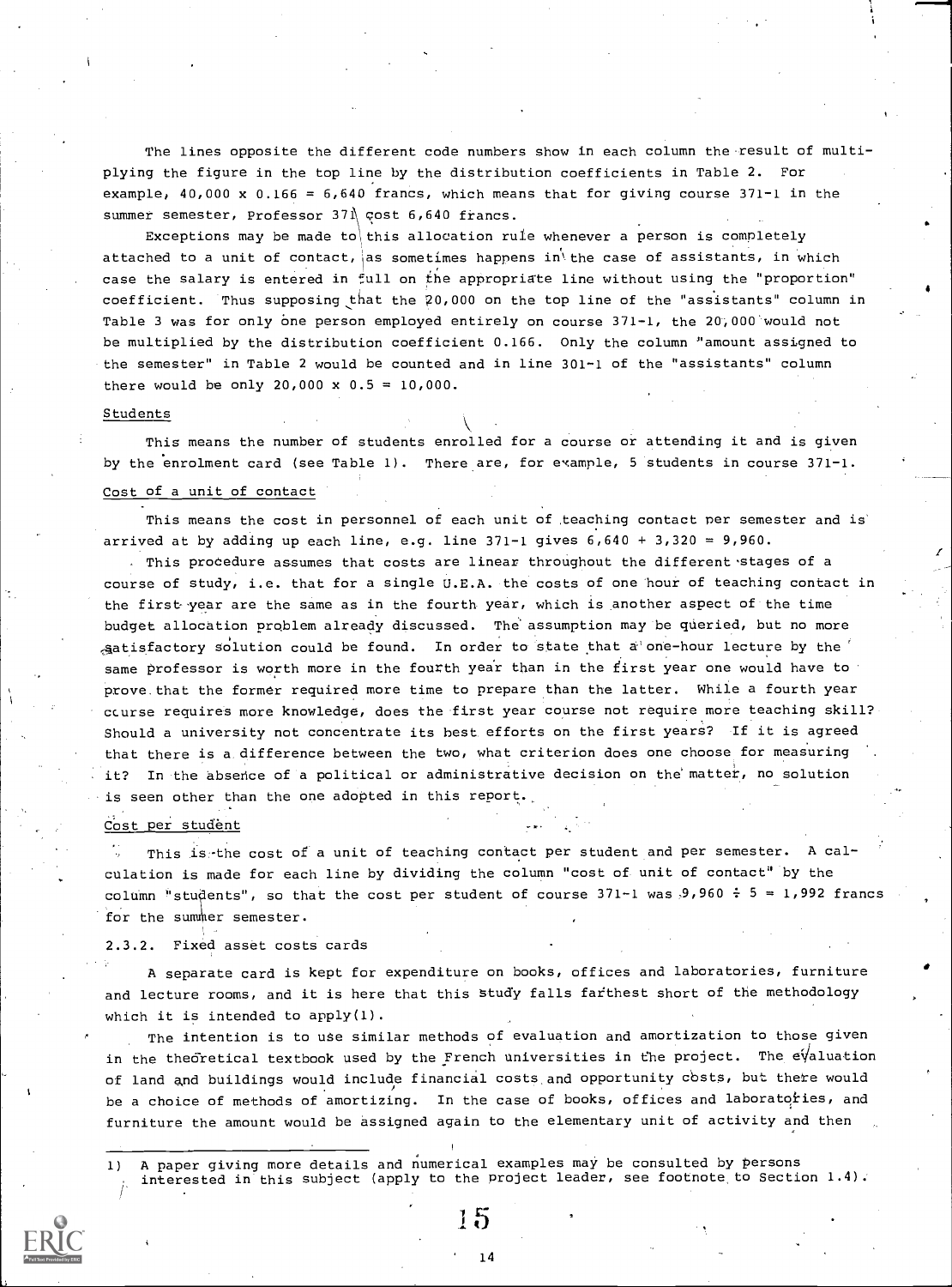to the unit of contact and so on to the student, as for personnel, but in the case of lecture rooms the amount would first be assigned to the unit of contact; then to the elementary unit of activity and so on to the student.

Unfortunately at this stage in the study it has not vet been possible to evaluate the cos f the buildings, so that the figures for lecture rooms include only maintenance cost Meanwhile expenditure on the other categories has been lumped together without amortization, which in theory is hardly nermissible, but in practice the consequences are not too serious, since fixed asset costs are after all but a small proportion of the total.

#### 2.4. Indirect costs cards

By indirect costs are meant those costs which cannot be assigned directly to an elementary unit of activity. They are of two kinds, according to whether they depend on a.student's attendance at.the university.

2.4.1: Indirect costs depending on attendance

The following categories of expenditure are considered in this report as depending on attendance:

- (a) amortization of the areas for common use and the installations on them. These areas are defined as the total university area less the areas allocated for the different levels of administration, for particular elementary units of activity and for lecture rooms. They include
	- entrance halls, corridors, toilets, libraries, reading rooms, restaurants, bars, etc;
- (b) maintenance and operational expenditure on the Areas for common use and the installations on them, i.e. cleaning, heating, lighting, water supply, and library and restaurant staff.

Except for the university central library, it has only been possible to include the second category of expenditure at this stage in the enquiry and it appears in the results under Section 3.

These indirect costs are charged to the student in proportion to the number of hours of instruction for which he has enrolled. In practice one adds up the number of hours for each semester shown on each student record card and then finds the total for all the cards for the whole university, which gives the total number of student hours per semester at the university. From this the following equation results:

total indirect costs ner semester indirect cost per which depend on attendance semester per hour<br>of attendance total student hours per semester for the whole university

. To calculate the costs for only a branch of the university, such as the Faculty  $\beta$ f Law and Economics, the exercise is repeated, nutting the costs in question as the numerator and the total of student hours per semester in the faculty as the denominator.

These figures are now entered on each student record card and multiplied by  $\mathfrak{h}$ ed number of hours shown on it for the semester in question. The result is an indirect cost  $\frac{1}{100}$  hour  $\cdot$  of attendance during the semester of 10 francs for the university as a whole, 5 francs for the faculty, and 12 hours of instruction, so that the student is assigned 120 francs + 60 francs = 180 francs. Other branches also may be analysed, but this report deals with the Economics and Law streams.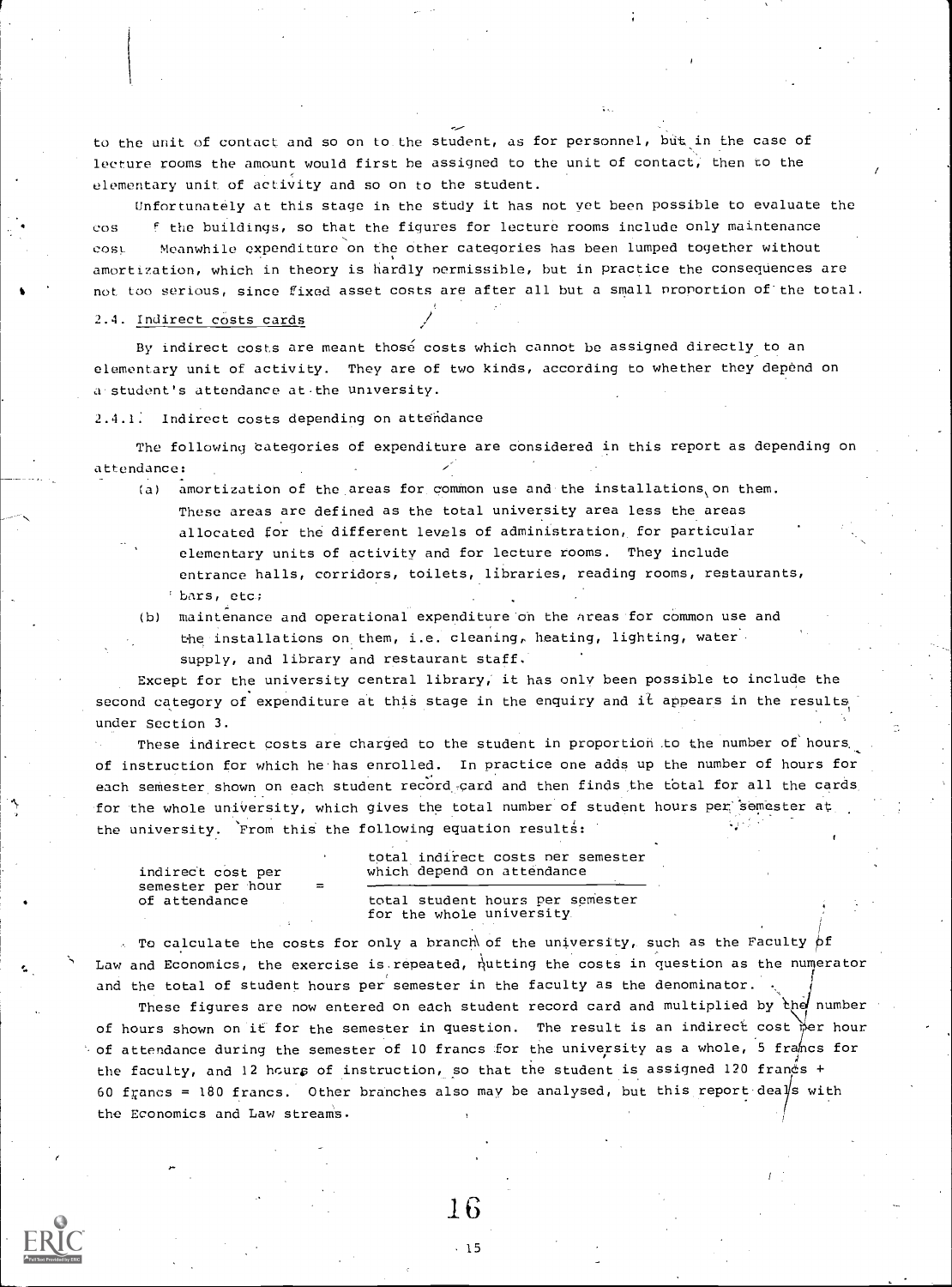### 2.4.2. Fixed indirect costs

These costs are independent of attendance and arise simply because there are students, irrespective of the number of hours of instruction for which they enrol.

They comprise administrative expenditure, namely:

- central administration  $($  = A);
- gate porters (= B);
- faculty secretariat ( =  $C_1$ ,  $C_2$ ,  $C_3$ ,  $C_4$ ).

Experience shows that there is little change in these items as a result of changes in the level of student attendance.

The costs are entered on the student record cards using the following formula:

| fixed cost assigned                  |          | $A + B$                                       |  |
|--------------------------------------|----------|-----------------------------------------------|--|
| to each student at<br>the university | $\equiv$ | total number of students<br>at the university |  |

If the expenditure is only for a branch of the university, e.g. administrative expenditure on the Faculty of Law and Economics, a similar formula is used, thus:

fixed cost assigned to each student in the Faculty of Law

total number of students in the Faculty

 $\mathtt{c_2}$ 

r,I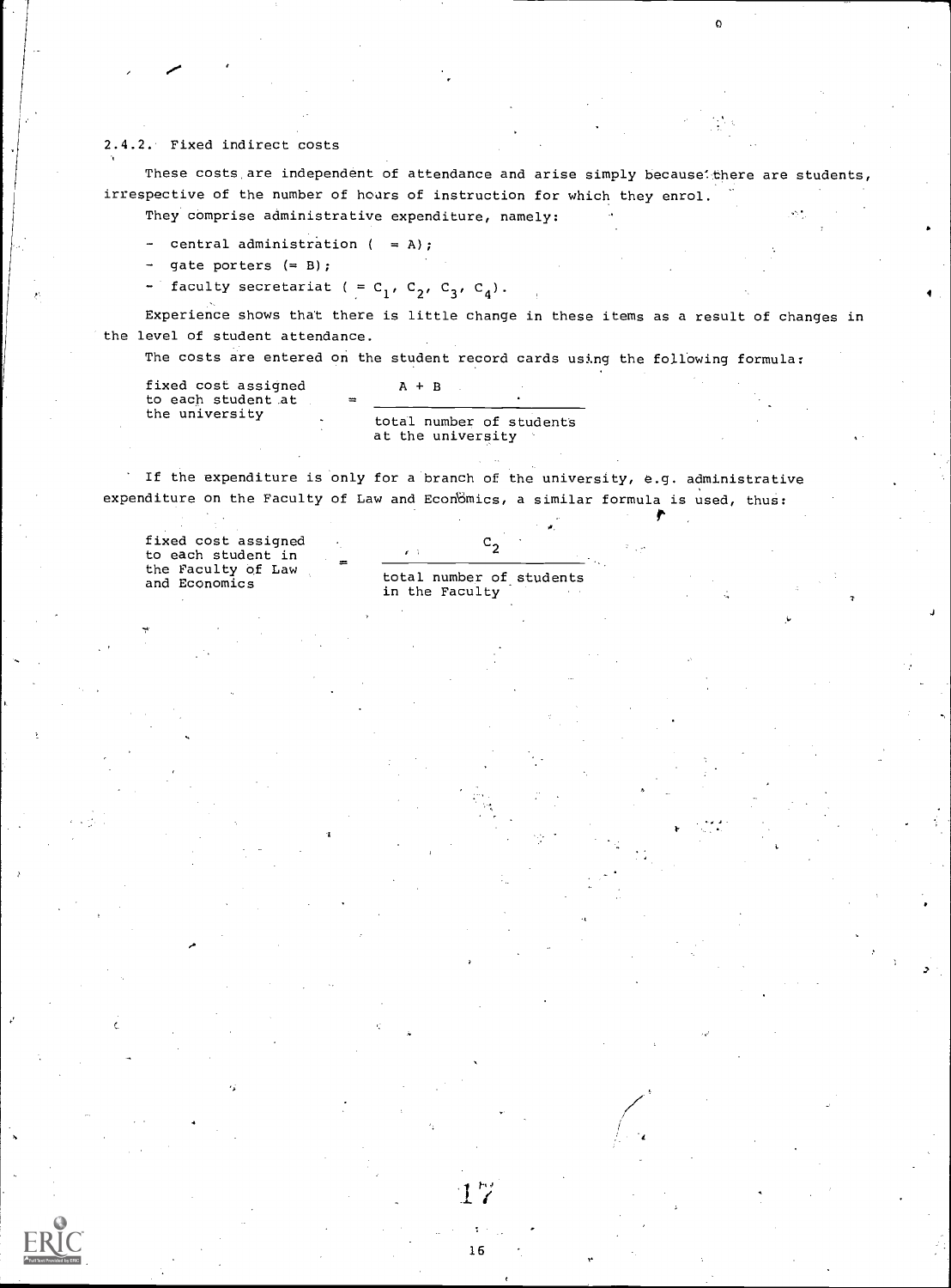#### **RESULTS**

As already stated, these are only initial results which are still incomplete (see Introduction, 2.3.2 and 2.4 above). Moreover, and more important, the calculations are based on figures for the calendar year 1973 (divided by 2 to give figures for each semester), but on data from the student cards for the summer semester of 1974. At this stage "in the enqu $\chi$ y it would therefore be dishonest to suggest making a decision on the basis of such resules.

The foregoing methodology gives Table 4, which shows for each elementary unit of activity the totals in Table 3 and in similar Tables for fixed asset costs and indirect costs (see 2\3.1, 2.3.2 and 2.4 above). The elementary units of activity were chosen at random and their numbers were deliberately altered to avoid any breach of confidence.

From these figures one can obtain costs, summed to the desired level:

- (a) for the different factors (different categories of personnel, books, offices,`equipment, lecture rooms and laboratories, etc.);
- (b) for the different activities (courses, exercises, research, etc.);
- (c) for the different outputs (graduates or drop outs, research results,

etc.). The following paragraphs give some examples of these possibilities. As in the other Tables in this paper, values are given in Swiss francs. They all apply to the Faculty,of Law.and Economics which comprised 872 students during the period in question, of whom

308 were in the Law stream and 564 in the Economics stream.

# 3.1. Factor costs'

A university's factors of production are defined as all the resources which contribute to its work, i.e. the various categories of personnel and physical resources, and a knowledge of them may be of importance for a programming policy and in planning recruitment and fixing remuneration.

In this connection Table 5 gives only aggregate figures for reasons which will be readily understood. The figures for assistant professors and guest professors are less significant, because these groups are so smell.

3.2. Activity costs

Activity costs are of special importance for programming policy, both at national level and at university level or below, and they are now available for all elementary units of activity in the faculty in the form given in Table 4.

Expressed in aggregate figures, they are given here in a realistic form per, syllabus semester, broken down by subject of study (Law or Economics) and language of instruction. Two Tables have been compiled, one covering direct costs (Table 6) and the other covering total costs (Table 7).

For the sake of simplicity the figures for indirect costs are not given.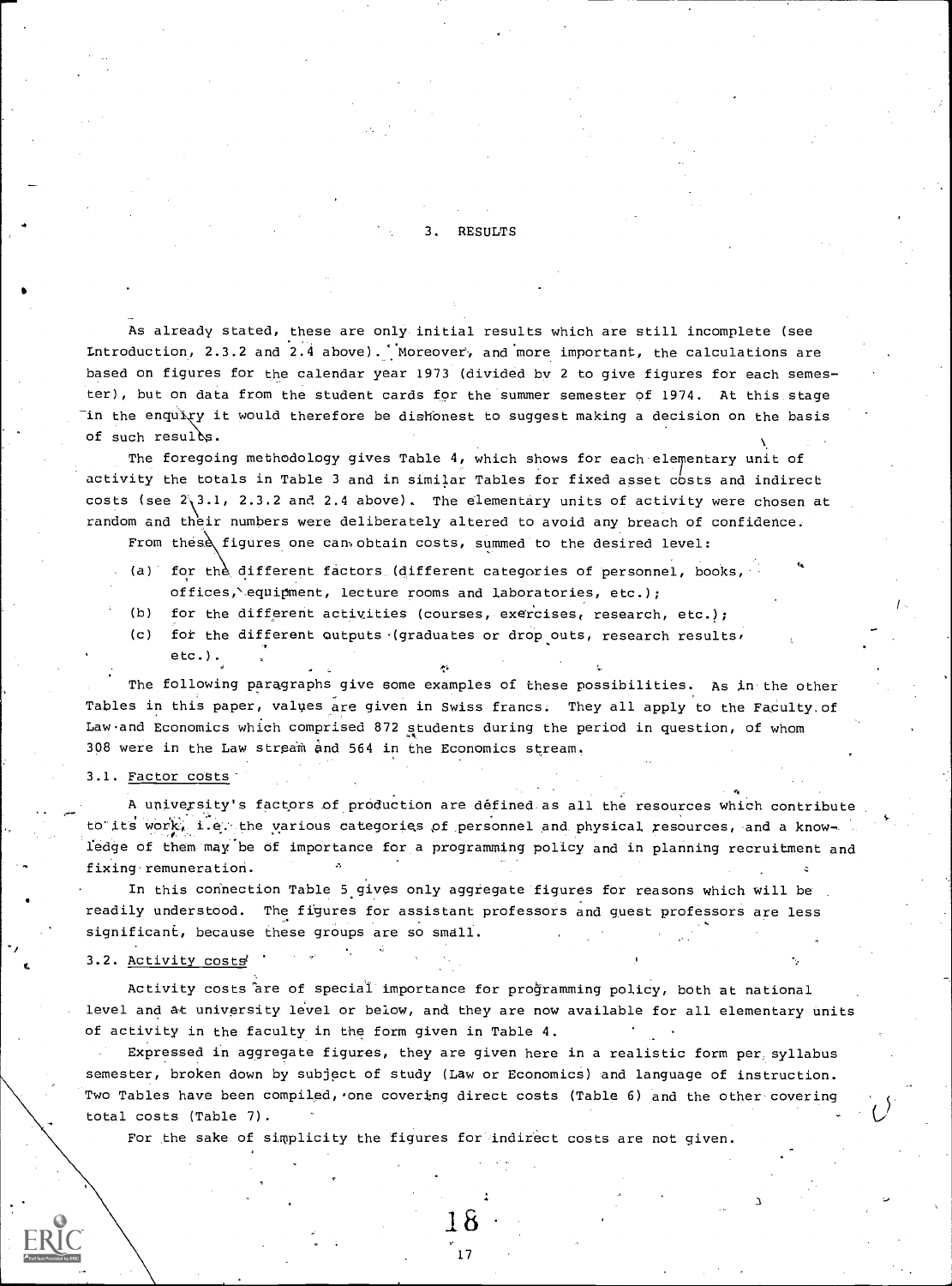#### 3.3. Output costs

Leaving aside the research work which has not yet been started at this stage of the enquiry, one can define the university's output as a student who leaves the university with a degree or any other evidence of having received instruction. The university's syllabus for a degree, such as one semester. Information on these points can be valuable intermediate output would then be represented by a student who had completed a part of the for programming studies and especially for financial policy (for fixing subsidies, enrolment fees and course fees).

In this connection the system used here enables one to obtain any information, whether in terms of the individual student or summed to the desired level. Table 1, which intentionally uses nypothetical figures so as not to disclose confidential information, gives a figure for the cost per student per semester. It is the cost of an intermediate output, and can now be calculated for the 872 students covered by this enquiry. When the system has been used long enough, this information will be available for the whole career of each final output and will enable any desired total or sub-total to be calculated.

Meanwhile Table 8 gives a total cost per student under the sub-heads already used  $\ker$  ,  $\ker$ activity costs, from which may be calculated the intermediate output of a given semester in the various sub-divisions, while the last column of the Table ("TOTAL") gives an idea of the cost of a final output.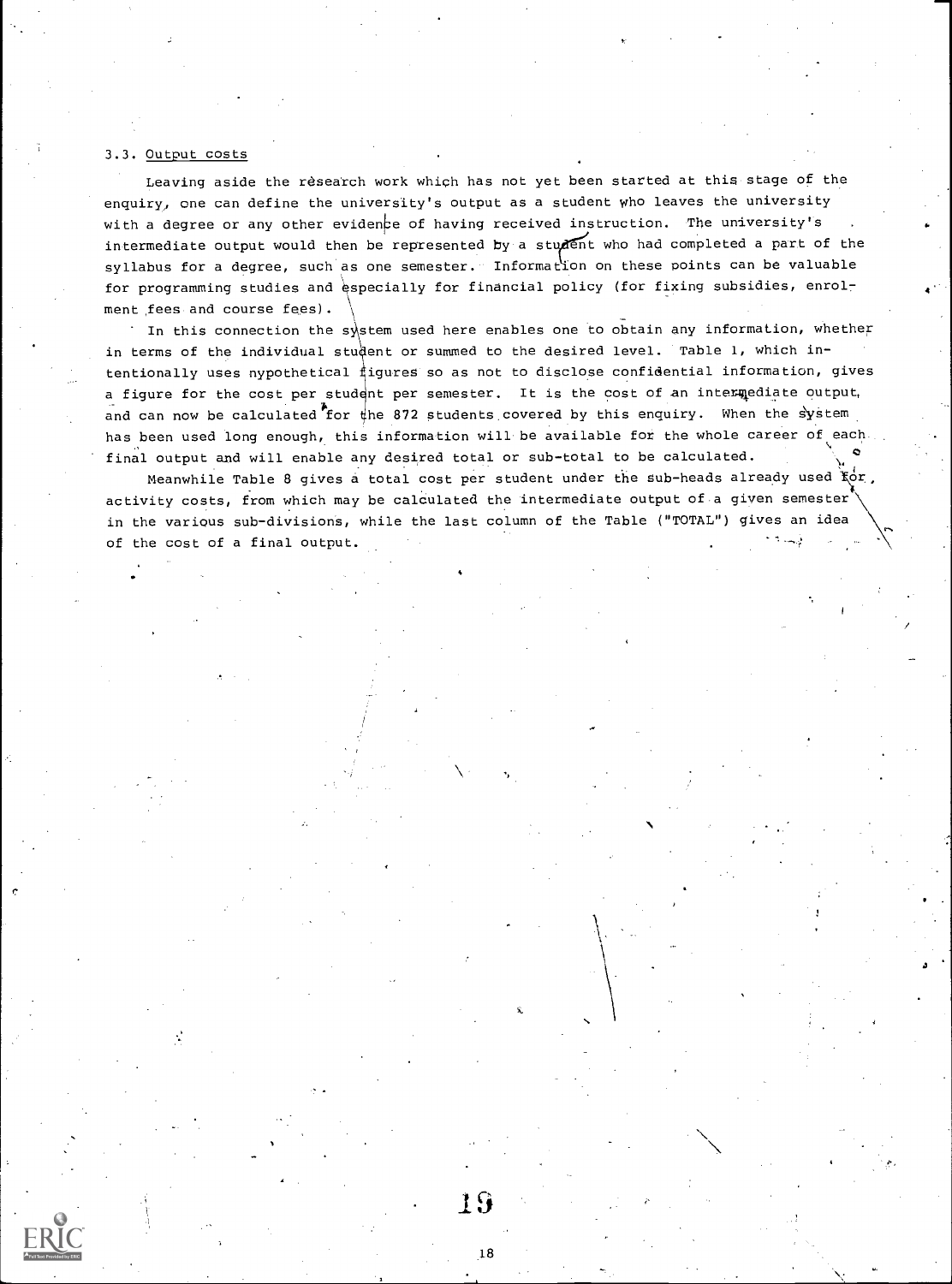$\begin{tabular}{l|cccc|cccc|cccc|} \hline & \multicolumn{3}{|c|}{\textbf{5000}} & \multicolumn{3}{|c|}{\textbf{5100}} & \multicolumn{3}{|c|}{\textbf{5200}} & \multicolumn{3}{|c|}{\textbf{5200}} & \multicolumn{3}{|c|}{\textbf{5200}} & \multicolumn{3}{|c|}{\textbf{5200}} & \multicolumn{3}{|c|}{\textbf{5200}} & \multicolumn{3}{|c|}{\textbf{5200}} & \multicolumn{3}{|c|}{\textbf{5200}} & \multicolumn{3}{|c|}{\$  $\begin{tabular}{cccccccc} \textbf{10.9325} & \textbf{11.9332}, & \textbf{12.934}, & \textbf{3.11,3353}, & \textbf{3.11,3353}, & \textbf{3.11,3353}, & \textbf{3.11,3353}, & \textbf{3.11,3353}, & \textbf{3.11,3353}, & \textbf{3.11,3353}, & \textbf{3.11,3353}, & \textbf{3.11,3353}, & \textbf{3.11,3353}, & \textbf{3.11,3353}, & \textbf{3.11$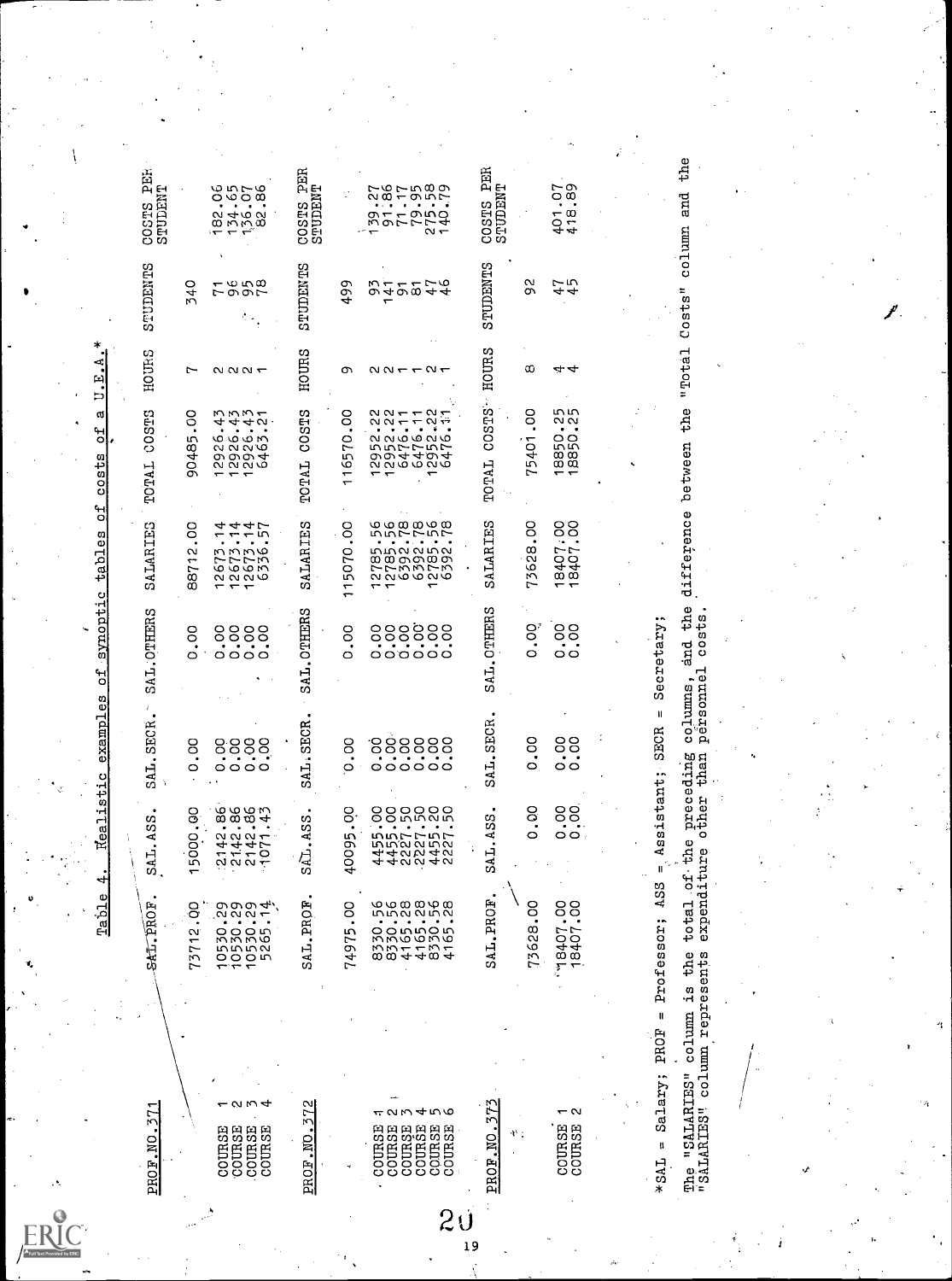| Full Text Provided by ERIC |
|----------------------------|

Table 5. Maximum,;minimum and average costs per U.C. and per student depending on status of teacher in U.C.

|  | Status of teacher in U.C. |  |
|--|---------------------------|--|
|  |                           |  |
|  |                           |  |

|                 | Professor | Professor |                 | Professor Established Teacher |  |
|-----------------|-----------|-----------|-----------------|-------------------------------|--|
| age number of   |           |           |                 |                               |  |
| s per J.E.A.    |           | $-3.5$    | $\frac{1}{4}$ . | $\frac{1}{2}$                 |  |
| l cost per U.C. |           |           |                 |                               |  |

|                           |                                                               | $\hat{z_1}$                                       | 20                                  |         |         |                                   |         |                          |  |  |
|---------------------------|---------------------------------------------------------------|---------------------------------------------------|-------------------------------------|---------|---------|-----------------------------------|---------|--------------------------|--|--|
|                           |                                                               |                                                   |                                     |         |         |                                   |         |                          |  |  |
|                           |                                                               | Average number of<br>$\ddot{E}$ .<br>U.C.s per U. | per U.C.<br>average<br>Total cost ] | maximum | minimum | ident<br>Cost per stu<br>per U.C. | maximum | minimum                  |  |  |
|                           | Professor<br>${\rm (ralign - time)}$<br>${\rm (ru11 - time)}$ | $\frac{0}{4}$                                     | 10091                               | 28171   | 1651    |                                   | 3002    | 38                       |  |  |
|                           | Extraordinary<br>(part-time)<br>Professor                     | 5.5                                               | 10625                               | 12496'  | 5269    |                                   | 290     | 72                       |  |  |
| Status of teacher in U.C. | Assistant<br>Professor                                        | $\ddot{ }$ .                                      | 9424                                | 12632   | 6316    |                                   | 202     | 72                       |  |  |
|                           | Established Teacher<br>Chargé de cours<br>(lecturer) or       |                                                   | 3860                                | 13402   | 1137    |                                   | 643     | $\overline{\mathcal{N}}$ |  |  |
|                           | Guest<br>Professor                                            | $\frac{5}{2}$                                     | 5999                                | 12048   | 3250    |                                   | 322     | 50                       |  |  |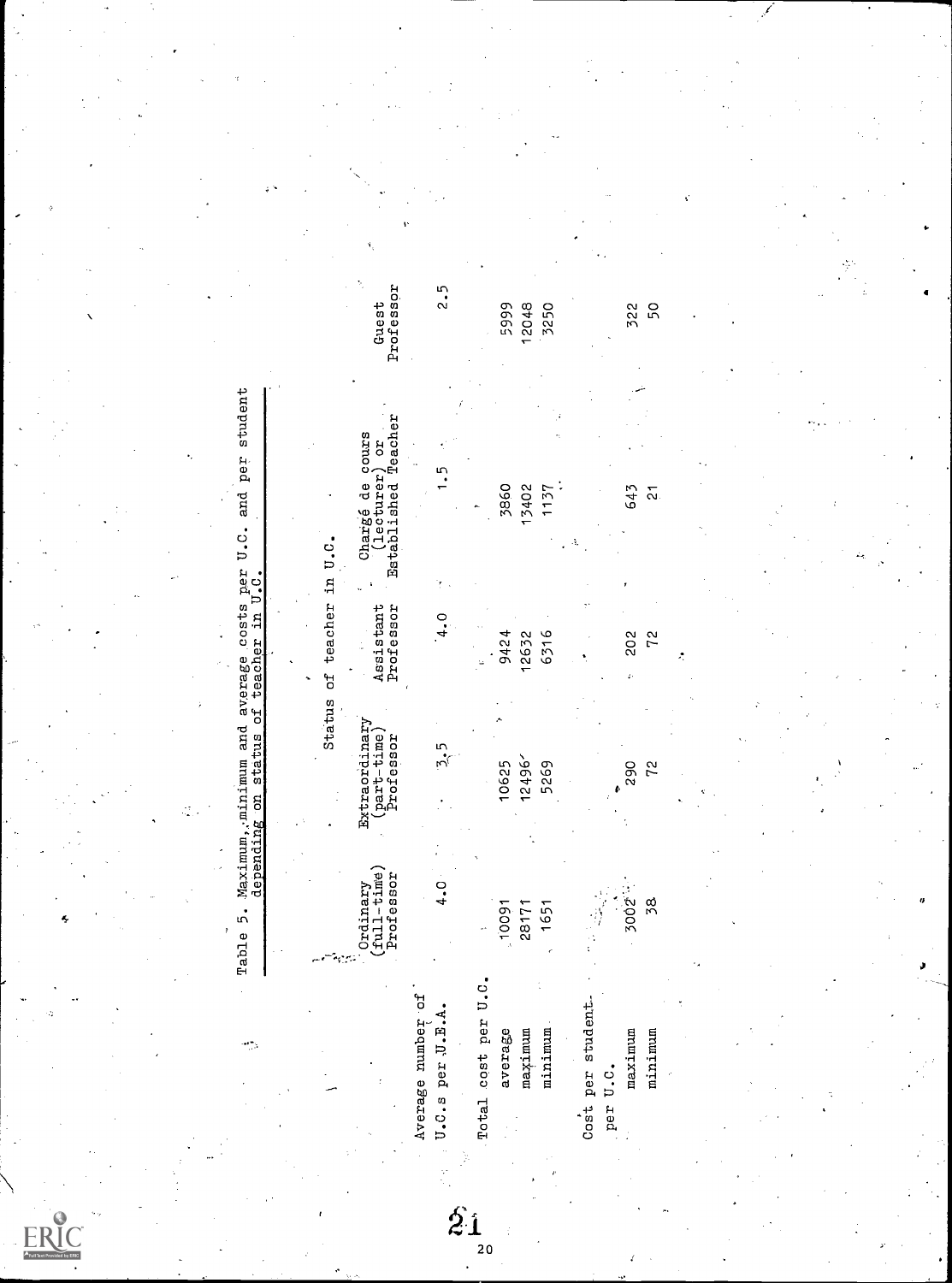|                                                                                                       | SENES.             | 30198<br>55818                     | 86016         |
|-------------------------------------------------------------------------------------------------------|--------------------|------------------------------------|---------------|
|                                                                                                       | SENES. 6           | 86 tog<br>66891                    | 97089         |
|                                                                                                       | SENES.             | 30198<br>61355                     | 91553         |
|                                                                                                       | SENES. 4           | 39967-<br>43632                    | 83599         |
|                                                                                                       | SENES. 3.          | 18100<br>12791                     | 10891         |
|                                                                                                       | SEMES. 2           | 30425<br>.28909                    | 59334         |
| 1                                                                                                     | SENES. 1           | 30425<br><b>60682</b>              | 59334         |
| Table 6. Total direct costs of syllabus per semester, by branch of study and language of instruction* | <b>LAW STUDIES</b> | FRENCH LANGUAGE<br>GERMAN LANGUAGE | $*$ TOTAL $*$ |

| $\ast$<br>TALCI *  | 209513<br>298504                   | 507816        | TOTAL *<br>$\ast$ | 536120<br>416151                     | 952277    | TOTAL *            | 714455<br>745639                   | 1460094 |                   |
|--------------------|------------------------------------|---------------|-------------------|--------------------------------------|-----------|--------------------|------------------------------------|---------|-------------------|
|                    |                                    |               | ω<br>SENES.       | 71857<br>40407                       | 112264    | $\infty$<br>SENES. | 40407<br>71857                     | 112264  |                   |
| SENES.             | 30198<br>55818                     | 31098         | SENES. 7          | 71857<br>10407                       | 112264    | SENES. 7           | 96225<br>102055                    | 198280  |                   |
| SENES. 6           | 50198<br>66891                     | 97089         | SENES. 6          | 82639<br>47884                       | 130523    | SENES. 6           | 112837<br>114775                   | 227612  |                   |
| SENES. 5           | 30198<br>61355                     | 91553         | SENES. 5          | 82639<br>47884                       | 130523    | SENES. 5           | 109239<br>112837                   | 222076  |                   |
| SENES. 4           | 39967-<br>43632                    | 83599         | SENES. 4          | 63073<br>53224                       | 116297    | SENES. 4           | 106705<br>93192                    | 199896  |                   |
| SENES. 3           | 18100<br>12791                     | 16802         | SENES. 3          | $-63073$<br>53224                    | 116297    | SENES. 3           | 75863<br>71324                     | 147188  |                   |
| SEMES. 2           | 30425<br>28909                     | 59334         | SENES. 2          | 56712<br>60343                       | 117055    | SENES. 2           | 90769<br>85620                     | 176389  |                   |
| SENES. 1           | 30425<br>28909                     | 59334         | SENES. 1          | 60343<br>56712                       | 117055    | SENES.             | 90769<br>85520                     | 176389  |                   |
|                    |                                    |               |                   |                                      |           |                    |                                    |         |                   |
| <b>LAW STUDIES</b> | GERMAN LANGUAGE<br>FRENCH LANGUAGE | $*$ TOTAL $*$ | ECONOMICS STUDIES | N GERMAN LANGUAGE<br>FRENCH LANGUAGE | * TOTAL * | <b>FACULTY</b>     | FRENCH LANGUAGE<br>GERMAN LANGUAGE | * TOTAL | See 2.3.1. above. |

 $21$ 

ę.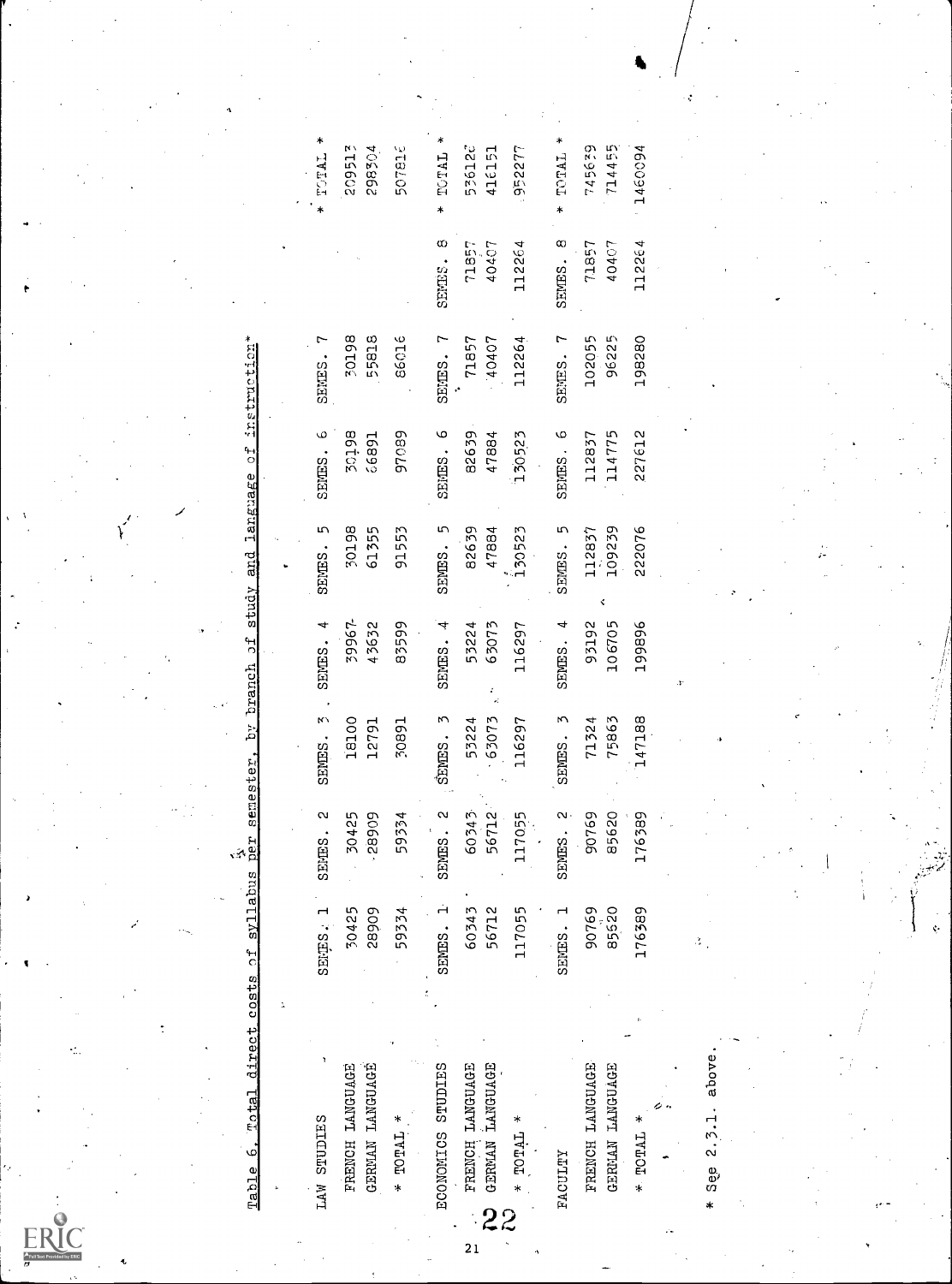| LAW STUDIES                               | ٣<br><b>SENES</b> | $\sim$<br>SEMES. | т<br>SEMES.    | 4<br>SEMES.      | 5<br>SENTES.   | ی<br>SENES.      | SENTES.         |                  | $\tt TQTLAL$     |
|-------------------------------------------|-------------------|------------------|----------------|------------------|----------------|------------------|-----------------|------------------|------------------|
| FRENCH LANGUAGE<br>GERMAN LANGUAGE        | 5231<br>6779      | 23596            | 10387<br>-2051 | 70175<br>73910   | 13725<br>16820 | 33373<br>76732   | 39668           |                  | 196449<br>330047 |
| <b>TOTAL</b>                              | 12010             | 107454           | 12438          | 144085           | 30545          | 110105           | 109271          |                  | 526497           |
| ECONOMIC STUDIES                          | SENES.            | Ν<br>SENES.      | Μ<br>SENES.    | SENTES.          | 5<br>SENES.    | o<br>SENES.      | SENES.          | œ<br>SENES.      | $\tt TOTAL$      |
| LANGUAGE<br>LANGUAGE<br>FRENCH<br>GERMAN  | 294<br>4272       | 131794<br>106674 | 40794          | 127028<br>103280 | 35033<br>41766 | 94139<br>114247  | 48383<br>34531  | 170743<br>103044 | 848808<br>545105 |
| $\tt TQTLA L^*$                           | 4566              | 238469           | 78164          | 230308           | 76799          | 208386           | 82915           | 273787           | 1193394          |
|                                           |                   |                  |                |                  |                |                  |                 |                  |                  |
| <b>FACULTY</b>                            | <b>SEMES</b>      | N<br>SENES.      | SENES.         | SENES.           | m<br>SENES.    | ৩<br>SEMPS.      | SENES.          | œ<br>SENTES.     | $TQTAI*$         |
| <b>FRENCH LANGUAGE</b><br>GERMAN LANGUAGE | 5525<br>11051     | 155390<br>190533 | 51181<br>39421 | 197203<br>177189 | 48758<br>58586 | 127512<br>190979 | 88051<br>104135 | 171037           | 844658<br>875232 |
| $\tt TQTLAL$                              | 16575             | 345923           | 90602          | 374393           | 107344         | 318492           | 192186          | 274375           | 1719890          |
|                                           |                   |                  |                |                  |                |                  |                 |                  |                  |
|                                           |                   |                  |                |                  |                |                  |                 |                  |                  |
|                                           |                   |                  |                |                  |                |                  |                 |                  |                  |
|                                           |                   |                  |                |                  |                |                  |                 |                  |                  |

ERIC<br>FullText Provided by ERIC

\* Being total of Table 6 plus fixed asset costs and indirect costs (see 2.3.2 and 2.4. of the report).

Г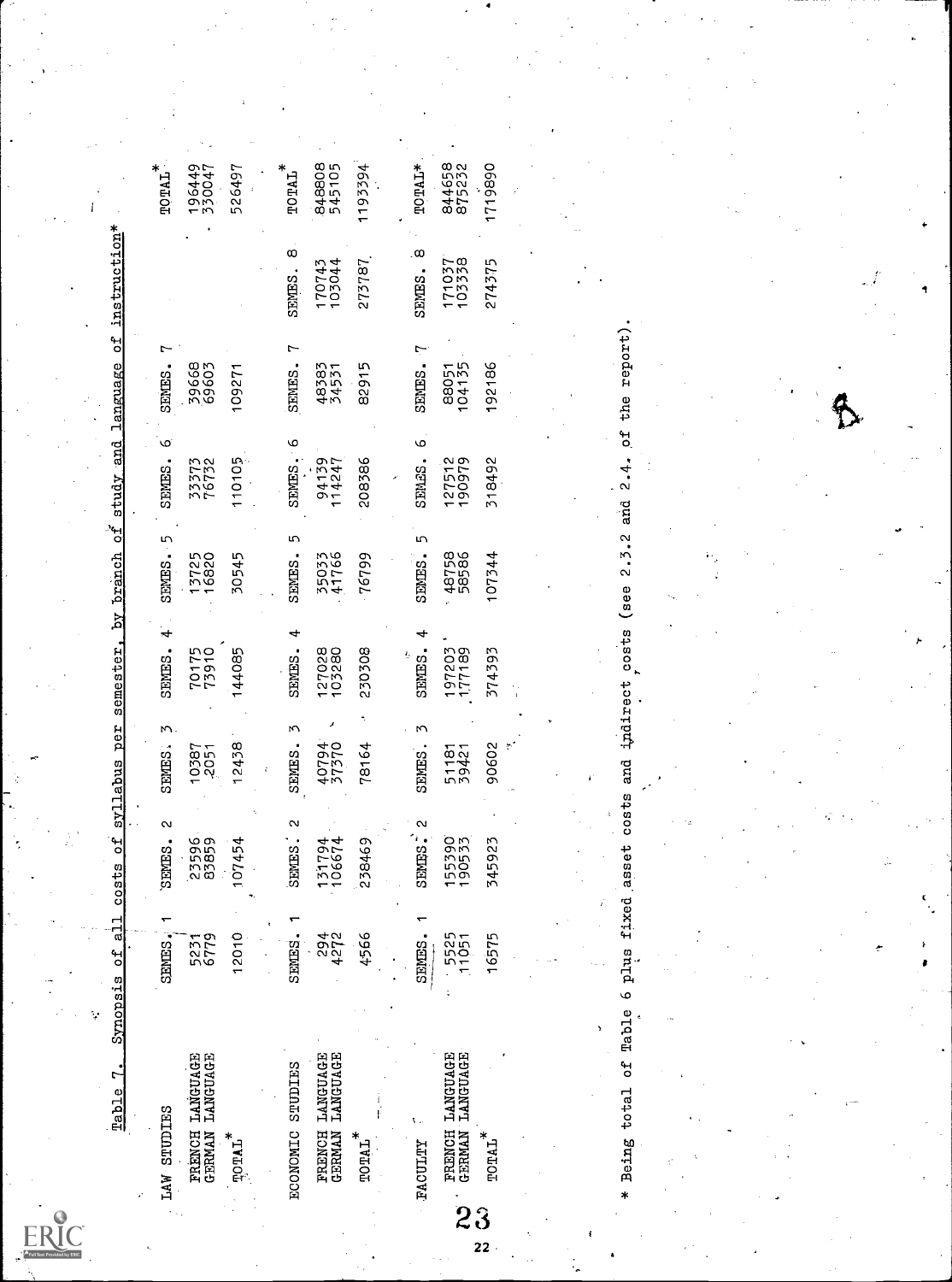|    | LAW STUDIES                      | SENES. 1      | $\sim$<br>SEMES.            | SENES. <sub>3</sub>                    | SENES. 4 | $\overline{5}$<br>SENES. | $\ddot{\circ}$<br>SENES.       | r.<br>SENES. |              | TOTAL<br>* |
|----|----------------------------------|---------------|-----------------------------|----------------------------------------|----------|--------------------------|--------------------------------|--------------|--------------|------------|
|    | FRENCH LANGUAGE                  | 333           | 1212                        | 1679                                   | 1658     | 1332                     | 1467                           | ao<br>50     |              | 5935       |
|    | GERMAN LANGUAGE                  |               | 1485                        | 1635                                   | 1784     | 1960                     | 1715                           | 1122         |              | 9352       |
|    | $*$ TOTAL $*$                    | $\frac{4}{3}$ | 1412                        | 1672                                   | 1717     | 1825                     | 1632                           | 867          |              | 9179       |
|    |                                  |               |                             |                                        |          |                          |                                |              |              |            |
|    | ECONOMICS STUDIES                | SENES.        | $\sim$<br>SENES.            | SENES. 3                               | SENES. 4 | SENES. 5                 | $\ddot{\mathbf{0}}$<br>SENTES. | SENES. 7     | α<br>SENES.  | TOTAL<br>* |
|    | FRENCH LANGUAGE                  |               | 1669                        | 1387                                   | 1359     | 1577                     | 1319                           | 1836         | 1424         | 10571      |
|    | GERMAN LANGUAGE                  | 1768          | 2066                        | 1872                                   | 2252     | 2814                     | 2209                           | 2494         | 1980         | 17455      |
| 24 | $*$ TOTAL $*$                    | 1768          | 1828                        | 1586                                   | 1664     | 2095                     | 1711                           | 2068         | 1599         | 14320      |
|    |                                  |               |                             |                                        |          |                          |                                |              |              |            |
|    | <b><i>FACULTY</i></b>            | SENES.        | $\mathbf{\alpha}$<br>SENES. | $\omega$<br>SENES.                     | SENES. 4 | SENES. 5                 | SENES. 6                       | SENES. - 7   | ω<br>SENTES. | TOTAL      |
|    | FRENCH LANGUAGE                  | 333           | 1582                        | 1440                                   | 1454     | 1501                     | 1355                           | 1010         | 1424         | 10100      |
|    | GERMAN LANGUAGE                  | 541           | 1782                        | 1858                                   | 2045     | 2515                     | 1987                           | 1401         | 1980         | 13910      |
|    | $*$ TOTAL $*$                    | 338           | 1685                        | 1598                                   | 1684     | 1942                     | 1683                           | 1196         | 1599         | 11726      |
|    |                                  |               |                             |                                        |          |                          |                                |              |              |            |
|    |                                  |               |                             |                                        |          |                          |                                |              |              |            |
|    | * Table 7, divided by the number |               | ۴d                          | students enrolled in each sub-section. |          |                          |                                |              |              |            |
|    |                                  |               |                             |                                        |          |                          |                                |              |              |            |

 $\overline{23}$ 

 $\hat{\mathbf{f}}_{\text{eff}}^{s}$ 

-r 4

ERIC